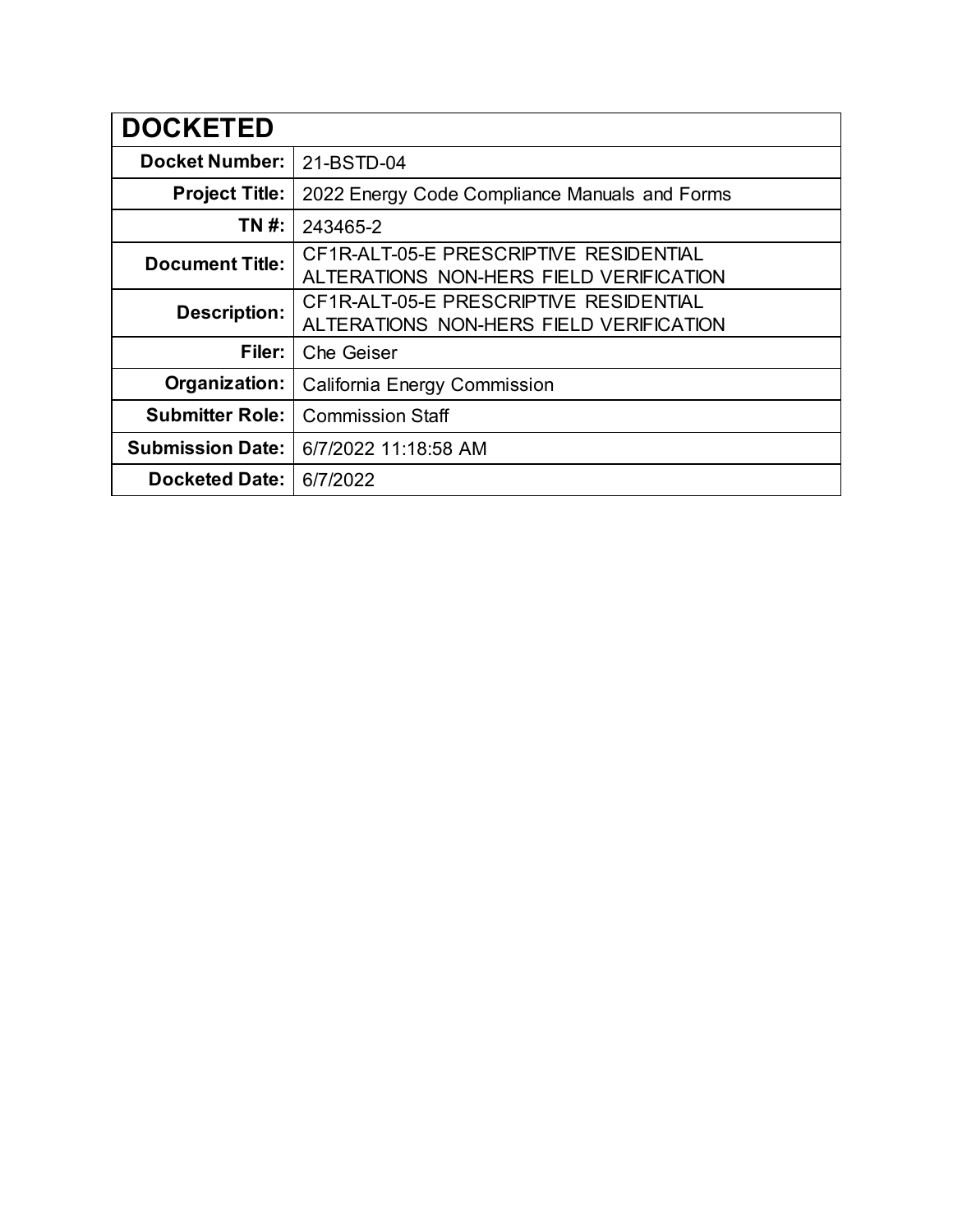

2022 CF1R-ALT-05-E

# *SAMPLE FORM – NOT VALID FOR SUBMISSION TO BUILDING DEPARTMENTS*

#### **CERTIFICATE OF COMPLIANCE**

**Note:** This table completed by HERS Registry.

| <b>Project Name:</b> | Enforcement Agency:      |
|----------------------|--------------------------|
| Dwelling Address:    | Permit Number:           |
| City and Zip Code:   | Permit Application Date: |

*This compliance document is only applicable to simple alterations that do not require HERS verification for compliance. When HERS verification is required, a CF1R-ALT-01 shall first be registered with a HERS Provider Data Registry.*

*Alterations to Space Conditioning Systems that are exempt from HERS verification requirements may use the CF1R-ALT-05 and CF2R- ALT-05 Compliance Documents. Possible exemptions from duct leakage testing include: less than 25 feet (ft) of ducts were added or replaced; or the existing duct system was insulated with asbestos; or the existing duct system was previously tested and passed by a HERS Rater. If space conditioning systems are altered and are not exempt from HERS verification, then a CF1R-ALT-02 must be completed and registered with a HERS Provider Data Registry.*

*Alterations that utilize closed cell Spray Polyurethane Foam (ccSPF) with a density of 1.5 to less than 2.5 pounds per cubic foot having an R-value greater than 5.8 per inch, or open cell Spray Polyurethane Foam (ocSPF) with a density of 0.4 to less than 1.5 pounds per cubic foot having an Rvalue of 3.6 per inch, shall complete and register a CF1R-ALT-01 with a HERS Provider Data Registry.*

*If more than one person has responsibility for installation of the items on this certificate, each person shall prepare and sign a certificate applicable to the portion of construction for which they are responsible. Alternatively, the person with chief responsibility for construction shall prepare and sign this certificate for the entire construction. All applicable Mandatory Measures shall be met. Temporary labels shall not be removed before verification by the building inspector.*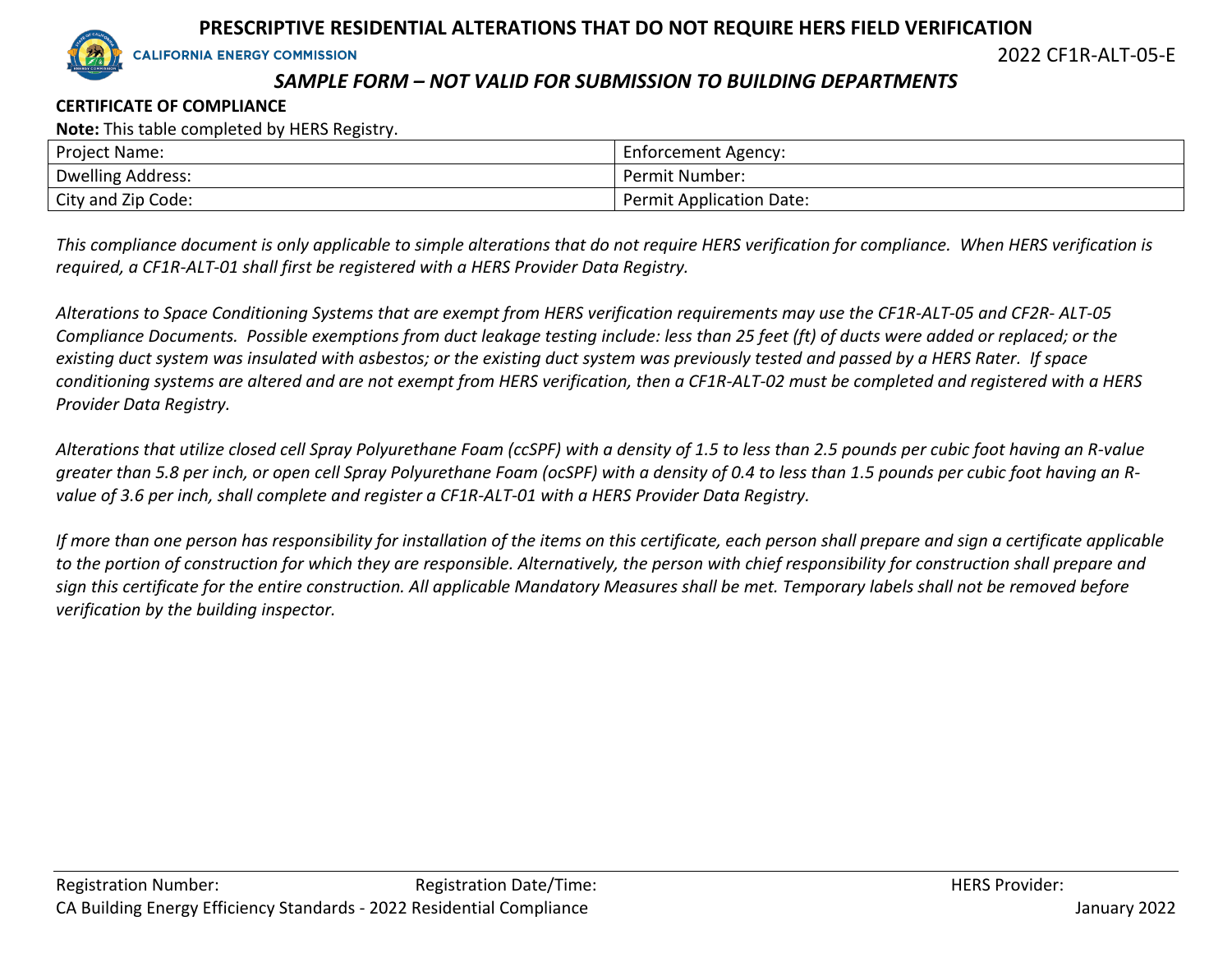

2022 CF1R-ALT-05-E

# *SAMPLE FORM – NOT VALID FOR SUBMISSION TO BUILDING DEPARTMENTS*

#### **A. General Information**

| 01 | Project Name:         | 02 | Date Prepared:                                   |  |
|----|-----------------------|----|--------------------------------------------------|--|
| 03 | Project Location:     | 04 | Building Front Orientation (deg or cardinal):    |  |
| 05 | CA City:              | 06 | Number of Altered Dwelling Units:                |  |
| 07 | Zip Code:             | 08 | Fuel Type:                                       |  |
| 09 | Climate Zone:         | 10 | Total Conditioned Floor Area (ft <sup>2</sup> ): |  |
| 11 | <b>Building Type:</b> | 12 | Slab Area $(ft2)$ :                              |  |
| 13 | Project Scope:        |    |                                                  |  |

#### **B. Building Insulation Details** (Section 150.2(b)1)

| 01     | 02            | 03    | 04             | $\cdot$ , , ,<br>05 | 06      |                          | 07       | 08    | 09                              | 10                     | 11       |
|--------|---------------|-------|----------------|---------------------|---------|--------------------------|----------|-------|---------------------------------|------------------------|----------|
|        |               |       |                |                     |         | Proposed                 |          |       |                                 | Required               |          |
|        |               | Frame | Frame<br>Depth | Frame<br>Spacing    | Cavity  | Continuous<br>Insulation |          |       | Joint Appendix<br>JA4 Reference | U-Factor<br>from Table |          |
| Tag/ID | Assembly Type | Type  | (inches)       | (inches)            | R-value | R-value                  | U-factor | Table | Cell                            | 150.1-A                | Comments |
|        |               |       |                |                     |         |                          |          |       |                                 |                        |          |
|        |               |       |                |                     |         |                          |          |       |                                 |                        |          |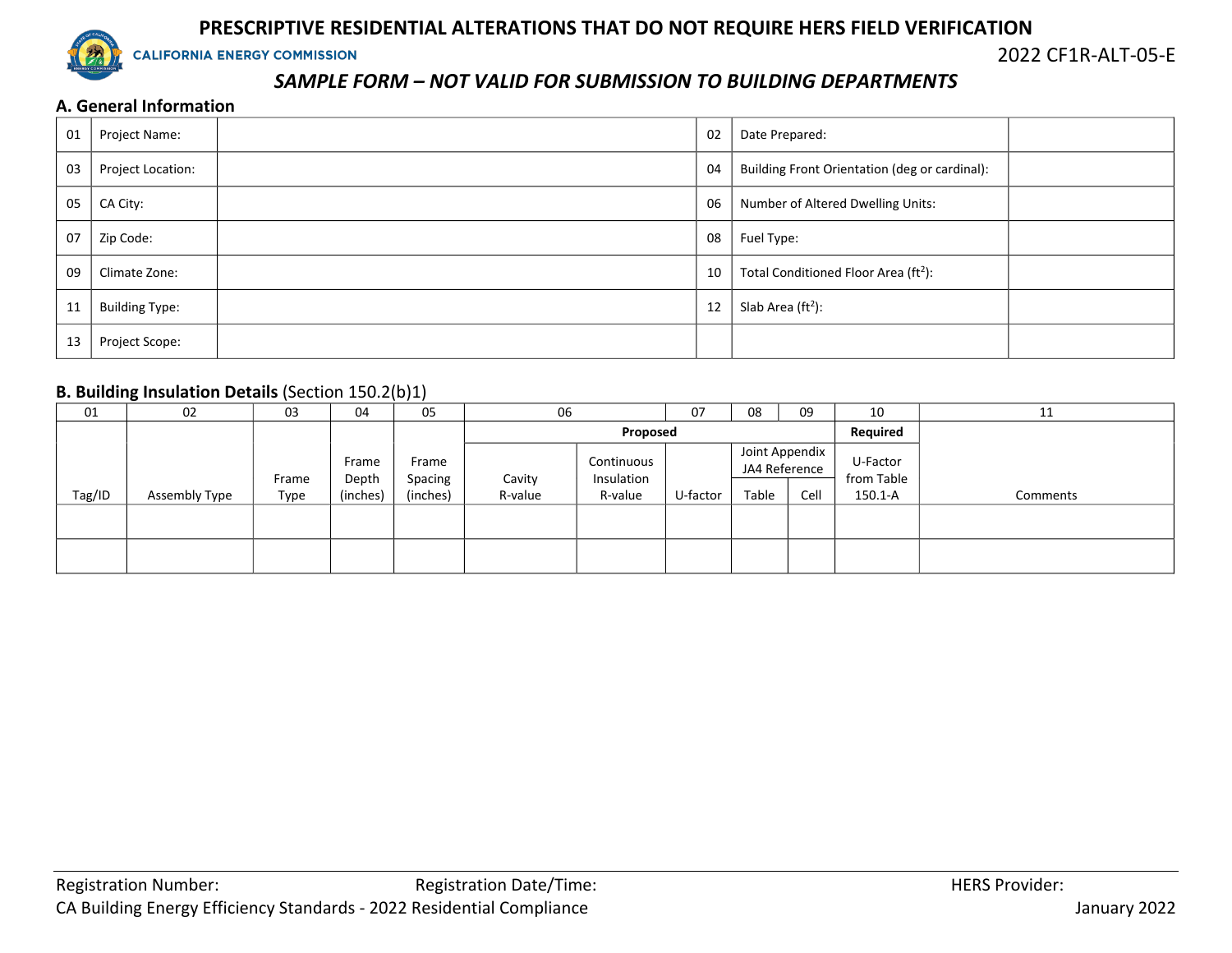

2022 CF1R-ALT-05-E

# *SAMPLE FORM – NOT VALID FOR SUBMISSION TO BUILDING DEPARTMENTS*

**C. Roof Replacement** (Section 150.2(b)1I) **NOTES:**

- Roof area covered by building integrated photovoltaic (PV) panels and solar thermal panels are exempt from the above Cool Roof requirements.
- Liquid field applied coatings must comply with installation criteria from Section 110.8(i)4.

| 01         | 02    | 03        | 04                     | 05           | 06         | 07                   | 08         | 09       | 10        | 11         | 12                      | 13         |
|------------|-------|-----------|------------------------|--------------|------------|----------------------|------------|----------|-----------|------------|-------------------------|------------|
|            |       |           |                        |              |            |                      | Proposed   |          |           |            | <b>Minimum Required</b> |            |
|            |       |           |                        |              | R-value    |                      | Aged Solar | Thermal  | SRI       | Aged Solar | Thermal                 |            |
| Method of  | Roof  |           | <b>CRRC Product ID</b> |              | Deck       | <b>Initial Solar</b> | Reflectanc | Emittanc | (Optional | Reflectanc | Emittanc                | SRI        |
| Compliance | Pitch | Exception | Number                 | Product Type | Insulation | Reflectance          | e          | e        |           | e          | e                       | (Optional) |
|            |       |           |                        |              |            |                      |            |          |           |            |                         |            |
|            |       |           |                        |              |            |                      |            |          |           |            |                         |            |
|            |       |           |                        |              |            |                      |            |          |           |            |                         |            |
|            |       |           |                        |              |            |                      |            |          |           |            |                         |            |

#### **D. Fenestration/Glazing Allowed Areas and Efficiencies** (Section 150.2(b)1)

| 01         | 02                 | 03                 | 04                 |                    | 05        |             | 06          |             | 07       |
|------------|--------------------|--------------------|--------------------|--------------------|-----------|-------------|-------------|-------------|----------|
|            | Maximum            | Maximum            |                    |                    |           |             |             |             |          |
|            | Allowed            | Allowed West-      | Existing           | Existing           |           |             |             |             |          |
|            | Fenestration       | Facing             | Fenestration       | <b>West-Facing</b> | Maximum   | Maximum     | Maximum     | Maximum     |          |
|            | Area For All       | Fenestration       | Area for All       | Fenestration       | Allowed   | Allowed     | Allowed     | Allowed     |          |
| Alteration | Orientations       | Area Only          | Orientations       | Area               | U-factor  | U-factor    | <b>SHGC</b> | <b>SHGC</b> |          |
| Type       | (ft <sup>2</sup> ) | (ft <sup>2</sup> ) | (ft <sup>2</sup> ) | (ft <sup>2</sup> ) | (Windows) | (Skylights) | (Windows)   | (Skylights) | Comments |
|            |                    |                    |                    |                    |           |             |             |             |          |
|            |                    |                    |                    |                    |           |             |             |             |          |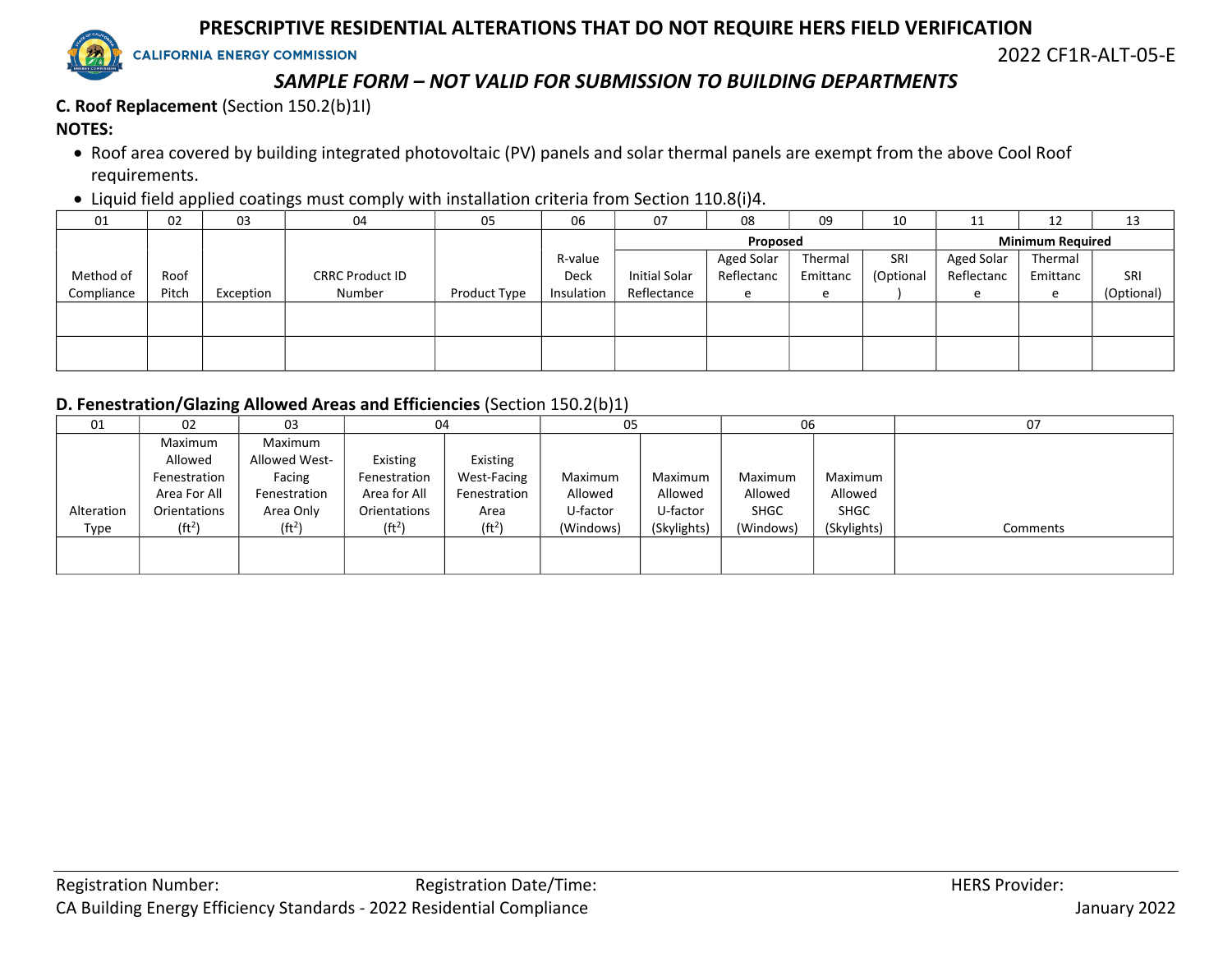

2022 CF1R-ALT-05-E

# *SAMPLE FORM – NOT VALID FOR SUBMISSION TO BUILDING DEPARTMENTS*

### **E. Fenestration Proposed Areas and Efficiencies – Add** (Section 150.2(b)1A)

Note: Doors with greater than or equal to 25 percent glazed area are considered glazed doors and are treated as fenestration products.

| 01     | 02                                                                                                                               | 03            | 04                 | 05                            | 06                 | 07                                                              | 08                                                                        | 09                   | 10                             | 11                      | 12                                | 13                            | 14                                   |
|--------|----------------------------------------------------------------------------------------------------------------------------------|---------------|--------------------|-------------------------------|--------------------|-----------------------------------------------------------------|---------------------------------------------------------------------------|----------------------|--------------------------------|-------------------------|-----------------------------------|-------------------------------|--------------------------------------|
| Tag/ID | Fenestration<br>Type                                                                                                             | Frame<br>Type | Dynamic<br>Glazing | Orientatio<br>n<br>N, S, W, E | Number of<br>Panes | Proposed<br>Fenestration<br>Area $ft2$                          | Proposed West<br>Facing<br>Fenestration<br>Area $ft^2$                    | Proposed<br>U-factor | Proposed<br>U-factor<br>Source | Proposed<br><b>SHGC</b> | Proposed<br><b>SHGC</b><br>Source | Exterior<br>Shading<br>Device | Combined<br>SHGC from<br>CF1R-ENV-03 |
|        |                                                                                                                                  |               |                    |                               |                    |                                                                 |                                                                           |                      |                                |                         |                                   |                               |                                      |
|        |                                                                                                                                  |               |                    |                               |                    |                                                                 |                                                                           |                      |                                |                         |                                   |                               |                                      |
| 15     | <b>Total Proposed Fenestration Area</b>                                                                                          |               |                    |                               |                    |                                                                 |                                                                           |                      |                                |                         |                                   |                               |                                      |
| 16     | <b>Maximum Allowed Fenestration Area</b>                                                                                         |               |                    |                               |                    |                                                                 |                                                                           |                      |                                |                         |                                   |                               |                                      |
| 17     | <b>Compliance Statement</b>                                                                                                      |               |                    |                               |                    |                                                                 | Existing + Proposed Fenestration Area ≤ Maximum Allowed Fenestration Area |                      |                                |                         |                                   |                               | □ Yes □ No                           |
| 18     | <b>Total Proposed West-Facing Fenestration Area</b>                                                                              |               |                    |                               |                    |                                                                 |                                                                           |                      |                                |                         |                                   |                               |                                      |
| 19     | Maximum Allowed West-Facing Fenestration Area                                                                                    |               |                    |                               |                    |                                                                 |                                                                           |                      |                                |                         |                                   |                               |                                      |
| 20     | Existing + Proposed West-Facing Fenestration Area ≤ Maximum Allowed West-Facing Fenestration Area<br><b>Compliance Statement</b> |               |                    |                               |                    |                                                                 |                                                                           |                      |                                |                         |                                   | □ Yes □ No                    |                                      |
| 21     | Proposed Fenestration U-factor (Windows)                                                                                         |               |                    |                               |                    |                                                                 |                                                                           |                      |                                |                         |                                   |                               |                                      |
| 22     | Required Fenestration U-factor (Windows)                                                                                         |               |                    |                               |                    |                                                                 |                                                                           |                      |                                |                         |                                   |                               |                                      |
| 23     | <b>Compliance Statement</b>                                                                                                      |               |                    |                               |                    | Proposed Fenestration U-factor ≤ Required Fenestration U-factor |                                                                           |                      |                                |                         |                                   | □ Yes □ No                    |                                      |
| 24     | Proposed Fenestration SHGC (Windows)                                                                                             |               |                    |                               |                    |                                                                 |                                                                           |                      |                                |                         |                                   |                               |                                      |
| 25     | <b>Required Fenestration SHGC (Windows)</b>                                                                                      |               |                    |                               |                    |                                                                 |                                                                           |                      |                                |                         |                                   |                               |                                      |
| 26     | <b>Compliance Statement</b>                                                                                                      |               |                    |                               |                    | Proposed Fenestration SHGC ≤ Required Fenestration SHGC         |                                                                           |                      |                                |                         |                                   |                               | □ Yes □ No                           |
| 27     | Proposed Fenestration U-factor (Skylights)                                                                                       |               |                    |                               |                    |                                                                 |                                                                           |                      |                                |                         |                                   |                               |                                      |
| 28     | Required Fenestration U-factor (Skylights)                                                                                       |               |                    |                               |                    |                                                                 |                                                                           |                      |                                |                         |                                   |                               |                                      |
| 29     | <b>Compliance Statement</b><br>Proposed Fenestration U-factor ≤ Required Fenestration U-factor                                   |               |                    |                               |                    |                                                                 |                                                                           |                      |                                |                         | □ Yes □ No                        |                               |                                      |
| 30     | Proposed Fenestration SHGC (Skylights)                                                                                           |               |                    |                               |                    |                                                                 |                                                                           |                      |                                |                         |                                   |                               |                                      |
| 31     | Required Fenestration SHGC (Skylights)                                                                                           |               |                    |                               |                    |                                                                 |                                                                           |                      |                                |                         |                                   |                               |                                      |
| 32     | <b>Compliance Statement</b>                                                                                                      |               |                    |                               |                    | Proposed Fenestration SHGC ≤ Required Fenestration SHGC         |                                                                           |                      |                                |                         |                                   |                               | □ Yes □ No                           |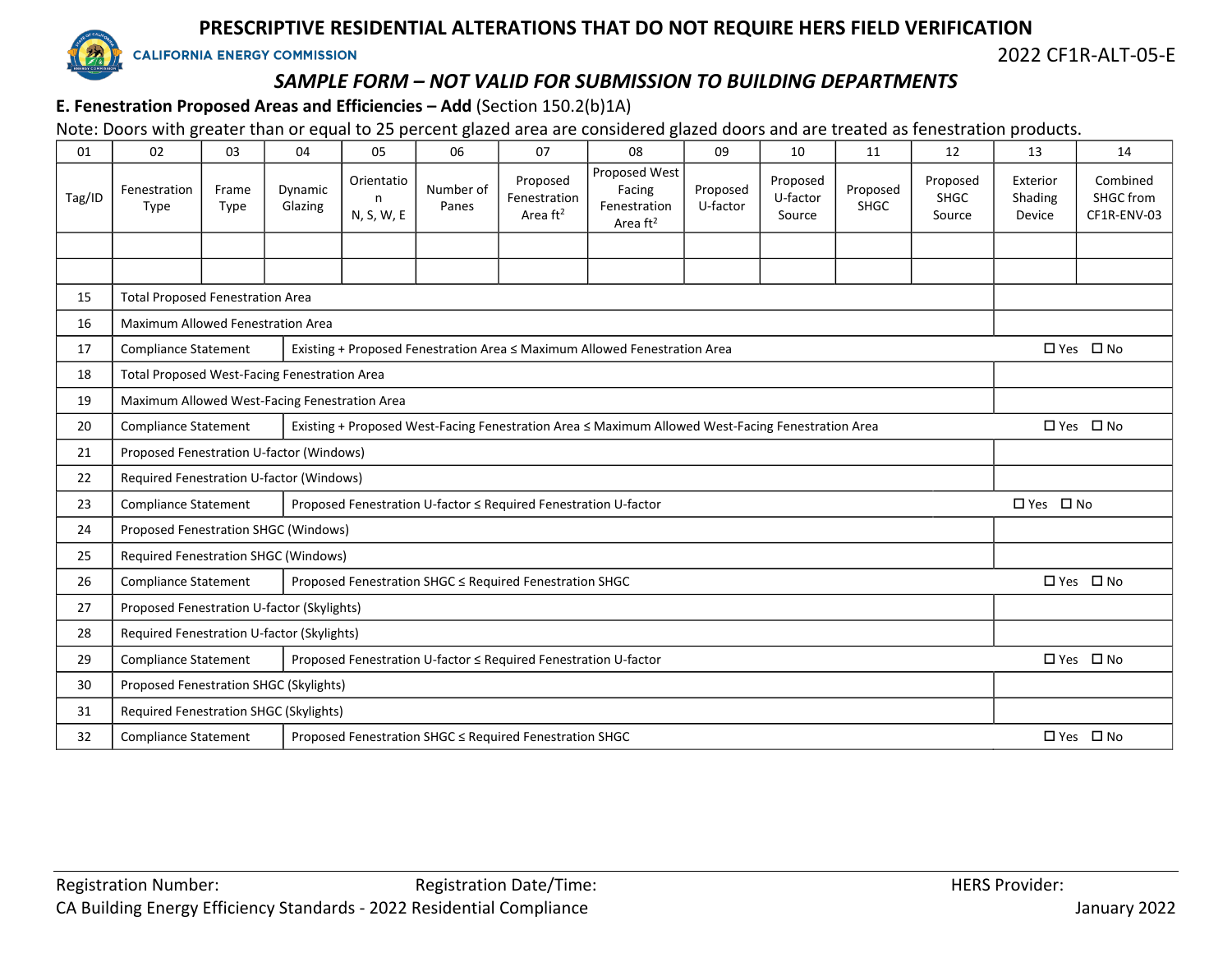

2022 CF1R-ALT-05-E

# *SAMPLE FORM – NOT VALID FOR SUBMISSION TO BUILDING DEPARTMENTS*

# **F. Fenestration/Glazing Proposed Areas and Efficiencies – Replace** (Section 150.2(b)1B)

Note: Doors with greater than or equal to 25 percent glazed area are considered glazed doors and are treated as fenestration products.

| 01         | 02                                                                          | 03                   | 04                 | 05                                                                          | 06                                    | 07                                  | 08                                             | 9                    | 10                             | 11                      | 12                                | 13                            | 14                                          |
|------------|-----------------------------------------------------------------------------|----------------------|--------------------|-----------------------------------------------------------------------------|---------------------------------------|-------------------------------------|------------------------------------------------|----------------------|--------------------------------|-------------------------|-----------------------------------|-------------------------------|---------------------------------------------|
| Tag/<br>ID | Fenestration<br>Type                                                        | Frame<br><b>Type</b> | Dynamic<br>Glazing | Orientation<br>N, S, W, E                                                   | Area<br>Removed<br>(ft <sup>2</sup> ) | Area<br>Added<br>(ft <sup>2</sup> ) | <b>Net</b><br>Added<br>Area (ft <sup>2</sup> ) | Proposed<br>U-factor | Proposed<br>U-factor<br>Source | Proposed<br><b>SHGC</b> | Proposed<br><b>SHGC</b><br>Source | Exterior<br>Shading<br>Device | <b>Combined SHGC</b><br>from<br>CF1R-ENV-03 |
|            |                                                                             |                      |                    |                                                                             |                                       |                                     |                                                |                      |                                |                         |                                   |                               |                                             |
|            |                                                                             |                      |                    |                                                                             |                                       |                                     |                                                |                      |                                |                         |                                   |                               |                                             |
| 15         |                                                                             |                      |                    | Net Added West-facing Fenestration Area                                     |                                       |                                     |                                                |                      |                                |                         |                                   |                               |                                             |
| 16         |                                                                             |                      |                    | Is Net Added Fenestration Area ≤ for west-facing fenestration?              |                                       |                                     | $\overline{\Box}$ Yes<br>$\square$ No          |                      |                                |                         |                                   |                               |                                             |
| 17         |                                                                             |                      |                    | Net Added Fenestration Area (all orientations)                              |                                       |                                     |                                                |                      |                                |                         |                                   |                               |                                             |
| 18         |                                                                             |                      |                    | Is Net Added Fenestration Area ≤ 0 for all orientations?                    |                                       |                                     | $\square$ Yes<br>$\square$ No                  |                      |                                |                         |                                   |                               |                                             |
| 19         |                                                                             |                      |                    | Proposed Fenestration U-factor (Windows)                                    |                                       |                                     |                                                |                      |                                |                         |                                   |                               |                                             |
| 20         |                                                                             |                      |                    | Required Fenestration U-factor (Windows)                                    |                                       |                                     |                                                |                      |                                |                         |                                   |                               |                                             |
| 21         |                                                                             |                      |                    | Is the proposed Fenestration U-factor < the Required Fenestration U-factor? |                                       |                                     | $\Box$ Yes<br>$\square$ No                     |                      |                                |                         |                                   |                               |                                             |
| 22         |                                                                             |                      |                    | Proposed Fenestration SHGC (Windows)                                        |                                       |                                     |                                                |                      |                                |                         |                                   |                               |                                             |
| 23         |                                                                             |                      |                    | Required Fenestration SHGC (Windows)                                        |                                       |                                     |                                                |                      |                                |                         |                                   |                               |                                             |
| 24         |                                                                             |                      |                    | Is the Proposed Fenestration SHGC ≤ the Required Fenestration SHGC?         |                                       |                                     | $\square$ Yes<br>$\square$ No                  |                      |                                |                         |                                   |                               |                                             |
| 25         |                                                                             |                      |                    | Proposed Fenestration U-factor (Skylights)                                  |                                       |                                     |                                                |                      |                                |                         |                                   |                               |                                             |
| 26         |                                                                             |                      |                    | Required Fenestration U-factor (Skylights)                                  |                                       |                                     |                                                |                      |                                |                         |                                   |                               |                                             |
| 27         | Is the proposed Fenestration U-factor < the Required Fenestration U-factor? |                      |                    |                                                                             |                                       |                                     |                                                |                      |                                |                         |                                   |                               |                                             |
| 28         | Proposed Fenestration SHGC                                                  |                      |                    |                                                                             |                                       |                                     |                                                |                      |                                |                         |                                   |                               |                                             |
| 29         | <b>Required Fenestration SHGC</b>                                           |                      |                    |                                                                             |                                       |                                     |                                                |                      |                                |                         |                                   |                               |                                             |
| 30         |                                                                             |                      |                    | Is the Proposed Fenestration SHGC ≤ the Required Fenestration SHGC?         |                                       |                                     | $\square$ Yes<br>$\square$ No                  |                      |                                |                         |                                   |                               |                                             |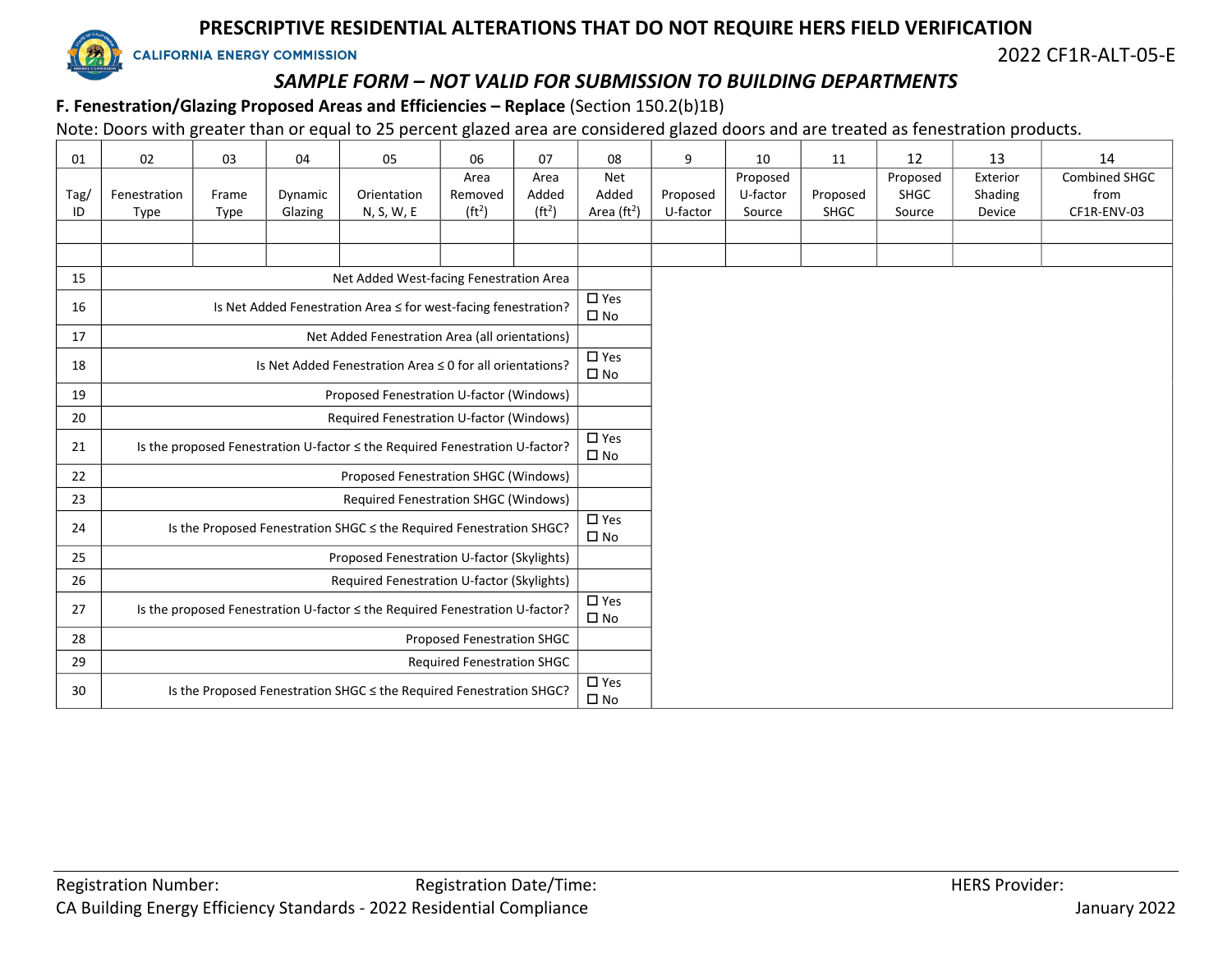**CALIFORNIA ENERGY COMMISSION** 

2022 CF1R-ALT-05-E

# *SAMPLE FORM – NOT VALID FOR SUBMISSION TO BUILDING DEPARTMENTS*

# **G. Space Conditioning (SC) Systems – Heating/Cooling** (Prescriptive Section 150.2(b))

Alterations to Space Conditioning Systems shall be exempt from HERS verification requirements as prerequisite for use of the CF1R-ALT-05 and CF2R- ALT-05 compliance documents. If new space conditioning systems are installed or existing systems are altered and are not exempt from HERS verification, then a CF1R-ALT-02 shall be completed and registered with a HERS Provider Data Registry. In each row below for each dwelling unit in the building, check the box that indicates the exemption from HERS verification compliance:

- $\square$  a: space conditioning system was not altered;
- $\square$  b: less than 25 ft of ducts were added or replaced;
- $\Box$  c: (exempt from duct leakage testing) if: the existing duct system was insulated with asbestos;
- $\Box$  d: (exempt from duct leakage testing) if: the existing duct system was previously tested and passed by a HERS Rater.

| 01                               | 02                                | 03                                              |
|----------------------------------|-----------------------------------|-------------------------------------------------|
| SC System Identification or Name | SC System Location or Area Served | Exemption from HERS Verification                |
|                                  |                                   | $\Box$ c<br>□ b<br>$\Box$ d<br>Пa               |
|                                  |                                   | $\square$ b<br>$\Box$ c<br>$\Box$ d<br>$\Box$ a |

# **H. Water Heating Systems** (Section 150.2(b)1H)

List water heaters and boilers for both domestic hot water (DHW) heaters and hydronic space heating.

Options:

- 1. Gas or propane water heating system; or
- 2. A single heat pump water heater. The storage tank shall not be located outdoors and shall be placed on an incompressible, rigid insulated surface with a minimum thermal resistance of R-10. The water heater shall be installed with a communication interface that meets either the requirements of Section 110.12(a) or has a ANSI/CTA-2045-B communication port; or
- 3. A single heat pump water heater that meets the requirements of NEEA Advanced Water Heater Specification Tier 3 or higher; or If no natural gas is connected to the existing water heater location, a consumer electric water heater

| 01                                 |  | Is natural gas connected to the existing water heater? |                                        |                      |        |           |                                 |
|------------------------------------|--|--------------------------------------------------------|----------------------------------------|----------------------|--------|-----------|---------------------------------|
| 02                                 |  | 03                                                     | 04                                     | 05                   | 06     | 07        | 08                              |
| Water Heating System ID or<br>Name |  | <b>Water Heating System</b><br>Type                    | System Option (from<br>§150.2(b)1Hiii) | Water Heater<br>Type | Volume | Fuel Type | # of Water Heaters in<br>System |
|                                    |  |                                                        |                                        |                      |        |           |                                 |
|                                    |  |                                                        |                                        |                      |        |           |                                 |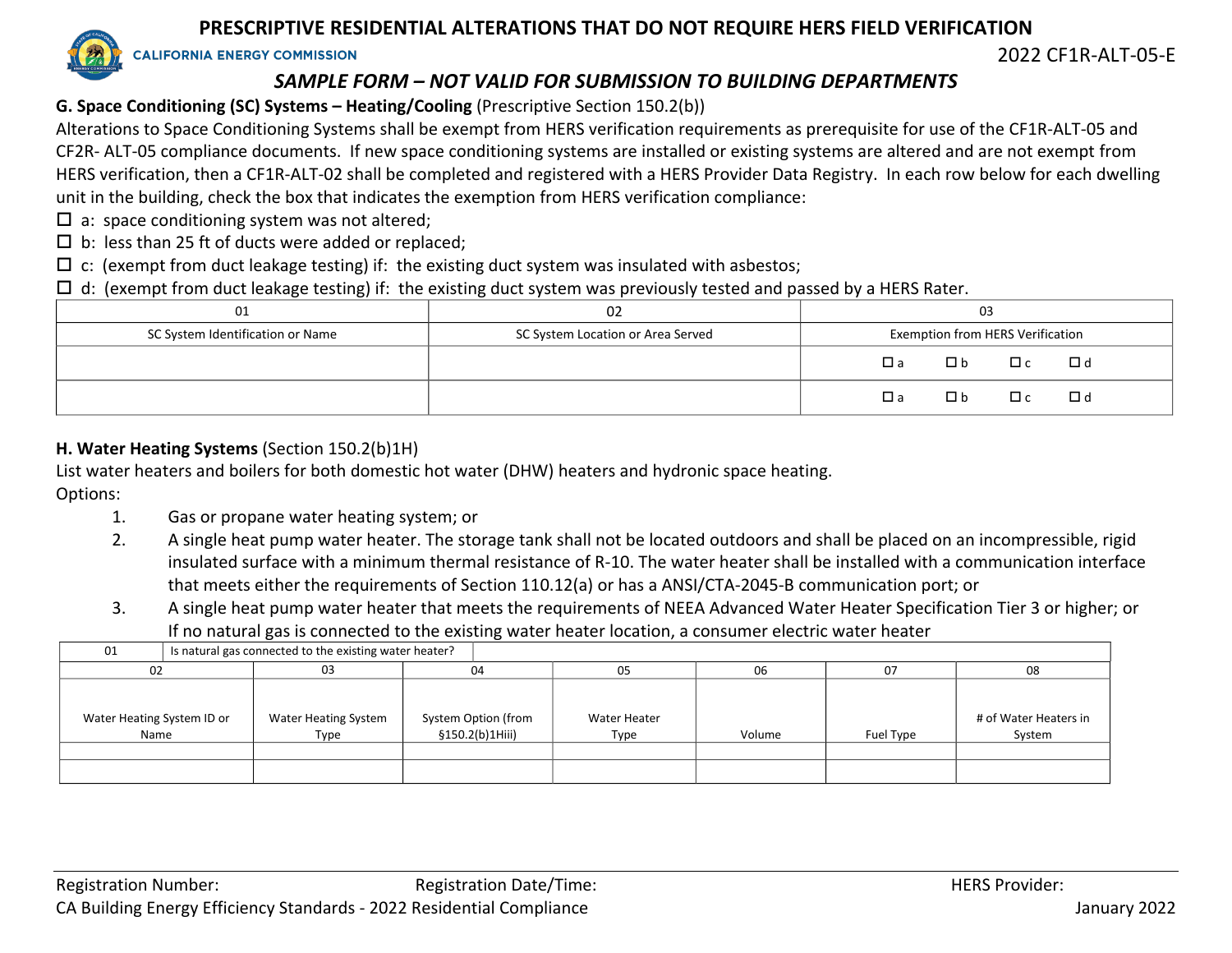**CALIFORNIA ENERGY COMMISSION** 

2022 CF1R-ALT-05-E

### *SAMPLE FORM – NOT VALID FOR SUBMISSION TO BUILDING DEPARTMENTS*

#### **DOCUMENTATION AUTHOR'S DECLARATION STATEMENT**

#### 1. I certify that this Certificate of Compliance documentation is accurate and complete

| Documentation Author Name: | Documentation Author Signature:                        |
|----------------------------|--------------------------------------------------------|
| Company:                   | Signature Date:                                        |
| Address:                   | CEA/HERS Certification Identification (if applicable): |
| City/State/Zip:            | Phone:                                                 |

#### **RESPONSIBLE PERSON'S DECLARATION STATEMENT**

- 2. I certify the following under penalty of perjury, under the laws of the State of California:
	- 1. The information provided on this Certificate of Compliance is true and correct.
	- 2. I am eligible under Division 3 of the Business and Professions Code to accept responsibility for the building design or system design identified on this Certificate of Compliance (responsible designer).
	- 3. The energy features and performance specifications, materials, components, and manufactured devices for the building design or system design identified on this Certificate of Compliance conform to the requirements of Title 24, Part 1 and Part 6 of the California Code of Regulations.
	- 4. The building design features or system design features identified on this Certificate of Compliance are consistent with the information provided on other applicable compliance documents, worksheets, calculations, plans and specifications submitted to the enforcement agency for approval with this building permit application.
	- 5. I understand that a registered copy of this Certificate of Compliance shall be made available with the building permit(s) issued for the building, and made available to the enforcement agency for all applicable inspections, and I will take the necessary steps to accomplish this requirement.
	- 6. I understand that a registered copy of this Certificate of Compliance is required to be included with the documentation the builder provides to the building owner at occupancy, and I will take the necessary steps to accomplish these requirements.

| Responsible Designer Name: | Responsible Designer Signature: |
|----------------------------|---------------------------------|
|                            |                                 |
| Company :                  | Date Signed:                    |
|                            |                                 |
| Address:                   | License:                        |
|                            |                                 |
| City/State/Zip:            | Phone:                          |
|                            |                                 |

For assistance or questions regarding the Energy Standards, contact the Energy Hotline at: 1-800-772-3300.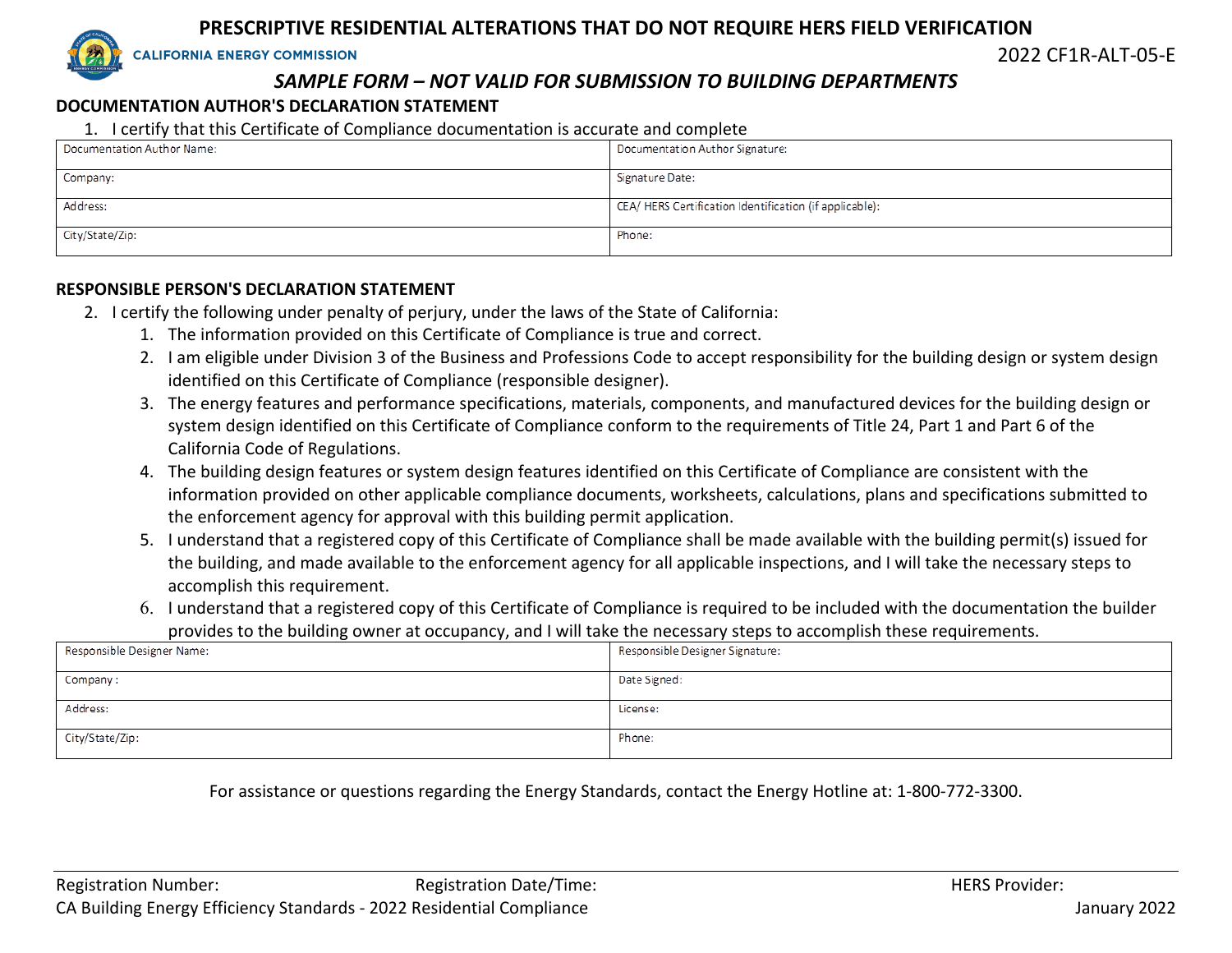| CERTIFICATE OF COMPLIANCE - USER INSTRUCTIONS                                    | CF1R-ALT-05-E  |
|----------------------------------------------------------------------------------|----------------|
| Prescriptive Residential Alterations That Do Not Require HERS Field Verification | (Page 1 of 13) |

#### **CF1R-ALT-05-E User Instructions**

#### **NOTE: If more space is needed, print a duplicate page and fill in.**

Minimum requirements for prescriptive alteration compliance can be found in Building Energy Efficiency Standards Section 150.2(b)1.

Completing these forms will require that you have the Reference Appendices for the 2022 Building Energy Efficiency Standards (P400-2018-020). This document contains the Joint Appendices which are used to determine climate zone and to complete the section for opaque surfaces. When the term CF1R is used it means the CF1R-ALT-05. Worksheets are identified by their entire name and subsequently by only the worksheet number, such as ENV-02.

Instructions for sections with column numbers and row letters are given separately.

If any part of the alteration does not comply, prescriptive compliance fails, in which case the performance compliance approach must be used in an attempt to achieve compliance.

#### **A. General Information**

- 1. Project Name: Identifying information, such as owner's name.
- 2. Date Prepared: Date of document preparation.
- 3. Project Location: Legal street address of property or other applicable identifying information.
- 4. Building Front Orientation: Building front orientation expressed in degrees, where North = 0, East = 90, South = 180, and West = 270. Indicate cardinal if it is a subdivision project built in multiple orientations. The standards (section 100.1) include the following additional details for determining orientation:
	- Cardinal covers all orientations (for buildings that will be built in multiple orientations);
	- North is oriented to within 45 degrees of true north, including 45 degrees east of north;
	- East is oriented to within 45 degrees of true east, including 45 degrees south of east;
	- South is oriented to within 45 degrees of true south, including 45 degrees west of south;
	- West is oriented to within 45 degrees of true west, including 45 degrees north of west.
- 5. CA City: Legal city/town of property.
- 6. Number of Altered Dwelling Units: 1 for single-family
- 7. Zip Code: 5-digit zip code for the project location (used to determine climate zone).
- 8. Fuel Type: Natural Gas, Liquefied Propane Gas, or Electricity.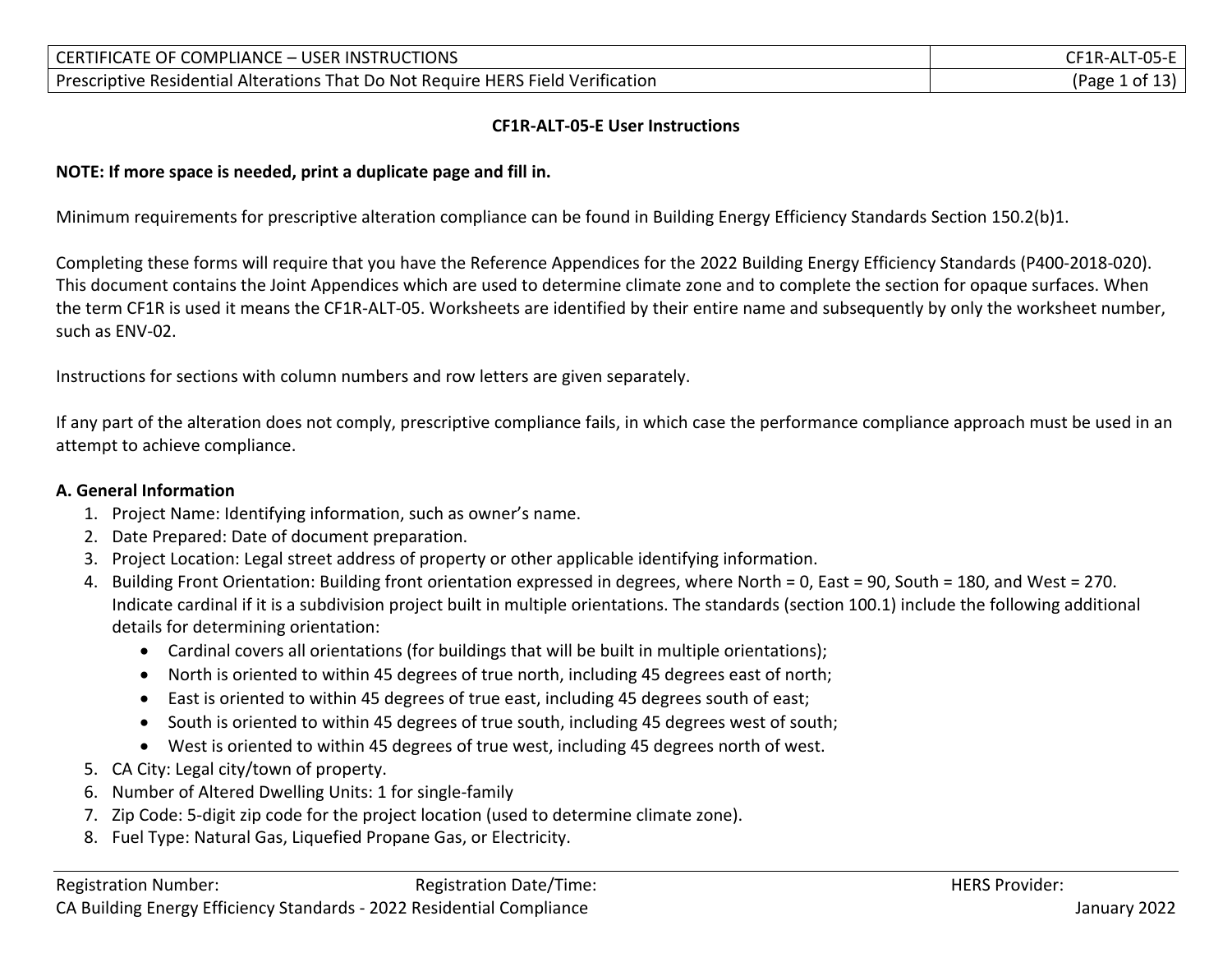| CERTIFICATE OF COMPLIANCE - USER INSTRUCTIONS                                    | CF1R-ALT-05-E  |
|----------------------------------------------------------------------------------|----------------|
| Prescriptive Residential Alterations That Do Not Require HERS Field Verification | (Page 2 of 13) |

- 9. Climate Zone: From Reference Appendices, Joint Appendix, JA2.1.1.
- 10. Total Conditioned Floor Area: Enter the new conditioned floor area in square feet (ft<sup>2</sup>), as measured from the outside of exterior walls of the dwelling unit or building being altered.
- 11. Building Type: Single Family (includes duplex), or Multi-Family (a building that shares common walls and common floors or ceilings).
- 12. Slab Area: Area of the first floor slab (if any) in square feet (ft<sup>2</sup>).
- 13. Project Scope: Insulation, Roof Replacement, Fenestration/Glazing, Heating System, Cooling System, Duct System, and/or Water Heating System alteration.

### **B. Building Insulation Details (Section 150.2(b)1)**

- 1. Tag/ID: A label (if any) from the plans, such as A1.4 or wall.
- 2. Assembly Type: Roof, Ceiling, Wall, or Floor.
- 3. Frame Type: Wood or Metal.
- 4. Frame Depth: Nominal dimensions of framing material in inches such as 2x4, 2x6, 2x8, 2x10.
- 5. Frame Spacing: 16 or 24 inches on center.
- 6. Proposed Cavity R-value: Insulation installed between framing.

Proposed Continuous Insulation R-value: R-value of rigid or continuous insulation (not interrupted by framing). See Table 4.3.4. of Reference Appendices, Joint Appendix, for metal frame construction.

- NOTE: Section 110.8(d) specifies that if adding insulation to an existing attic, the resulting attic insulation must total R-22. However, the amount of insulation required is limited to the amount of room available for insulation without conflicting with Building Code Section 1203.2.
- 7. Proposed U-factor: The U-factor for the entire assembly.
- 8. Joint Appendix JA4 Reference Table: Table number used to determine the R-value or U-factor (e.g., an attic assembly is 4.2.1).
- 9. Joint Appendix JA4 Reference Cell: Cell number used to determine the R-value or U-factor (e.g., an R-38ceiling with 24-inch on center framing is A21).
- 10. Required U-factor: From the requirements in Sections 110.8 and 150.0.
- 11. Comments: Any notes regarding location, unique conditions, or attachments.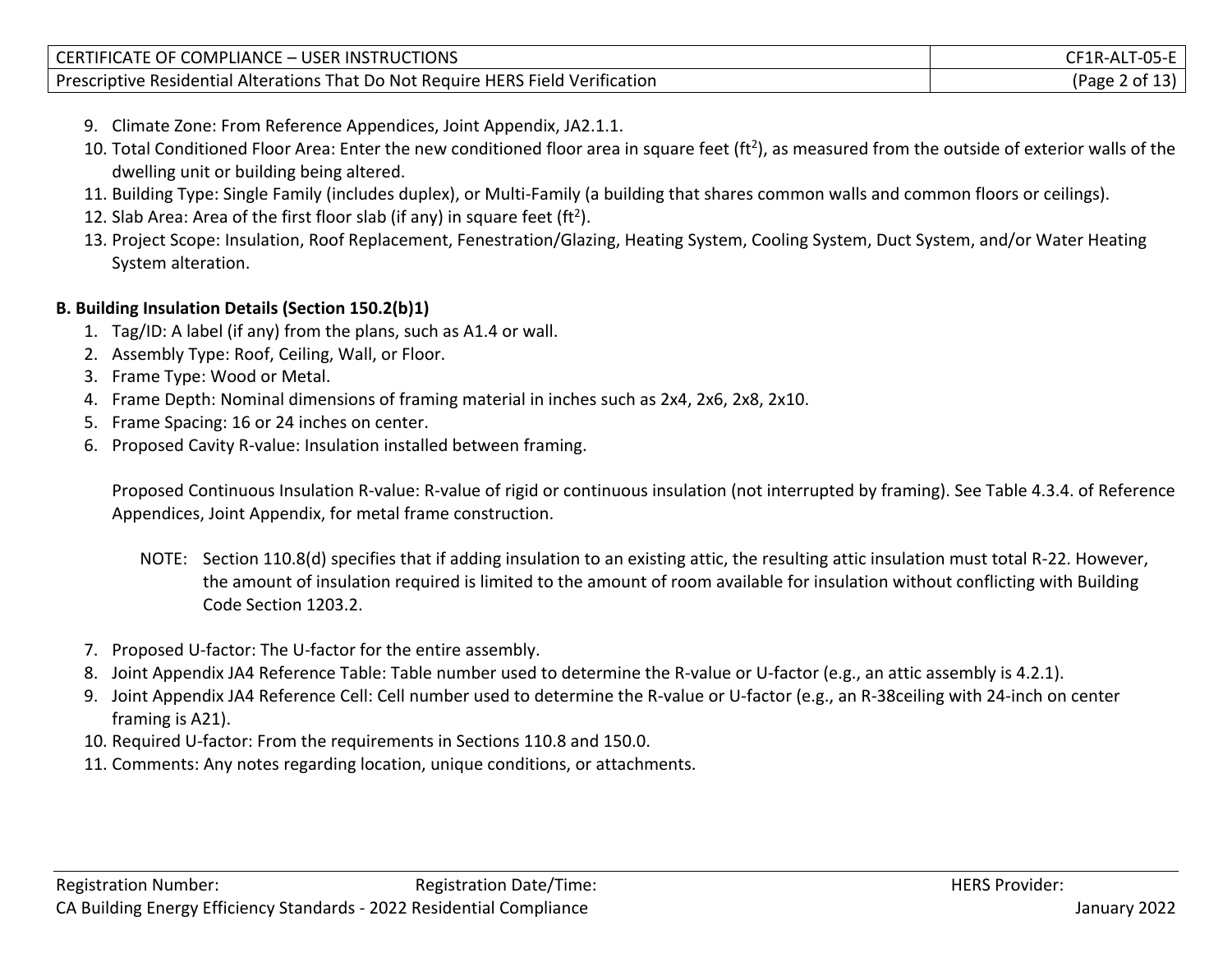| CERTIFICATE OF COMPLIANCE - USER INSTRUCTIONS                                    | CF1R-ALT-05-E  |
|----------------------------------------------------------------------------------|----------------|
| Prescriptive Residential Alterations That Do Not Require HERS Field Verification | (Page 3 of 13) |

# **C. Roof Replacement (Prescriptive Alteration, Section 150.2(b)1I)**

When 50% or more of the roof is being replaced the roofing requirements are triggered. Any areas of roof covered by building integrated photovoltaic panels and solar thermal panels are exempt, but the area of roof not covered by photovoltaic panels would still need to meet any applicable cool roof requirements. Additionally, there are many alternatives/exceptions to when a cool roof is required.

When the roof is steep-sloped (pitch greater than or equal to 2:12) the roof requirements include a cool roof in climate zones 4 and 8-15. The minimum requirement is 0.20 Aged Solar Reflectance, 0.75 Thermal Emittance, or a minimum SRI of 16.

- 1. Method of Compliance: Indicate if the method of compliance is going to be based on Aged Solar Reflectance and Thermal Emittance, the Solar Reflectance Index (SRI), or an Exception.
- 2. Roof Pitch: Expressed as 4:12, for example, which means the roof rises 4 foot within a span of 12 feet. When roofs have multiple pitches the requirements are based on the pitch of 50 percent or more of the roof.
- 3. Exception: If meeting one of the exceptions. Indicate which exception is, or will be, met.

## EXCEPTIONS AND ALTERNATIVES FOR STEEP SLOPE ROOFS**:**

- (a) Mass roof 25 pounds per square foot (lbs/ft<sup>2</sup>) or greater (uncommon situation such as sod roof);
- (b) Roof has ceiling assemblies with a U-factor less than or equal to 0.025 or R-38 insulation;
- (c) Roof has a radiant barrier not installed directly above spaced sheathing meeting  $150.1(c)$ ?
- (d) Nin Climate Zones 2. 4. 9. 10, 12 and 14, no ducts are installed in the attic; or
- (e) R-2 continuous insulation above the roof deck.

In climate zones 4 and 6-15, when there is a low-sloped roof (pitch less than 2:12) the cool roof requirements are for a minimum Aged Solar Reflectance of 0.63, a minimum 0.75 Thermal Emittance, or a minimum SRI of 75.

# EXCEPTIONS AND ALTERNATIVES FOR LOW SLOPE ROOFS:

- (a) Mass roof 25 pounds per square foot (lbs/ft<sup>2</sup>) or greater (uncommon situation such as sod roof);
- (b) No ducts are installed in the attic; or
- (c) Roof deck installation trade off—by installing roof deck insulation, a lower aged solar reflectance is required: In Climate Zones 6 and 7 R-2 (0.60), R-4 (0.55), R-6 (0.50), R-8 (0.45), R-10 (no requirement); In Climate Zones 2, 4 and 8-15 R-16 (0.60), R-18 (0.55), R-20 (0.50), R-24 (no requirement).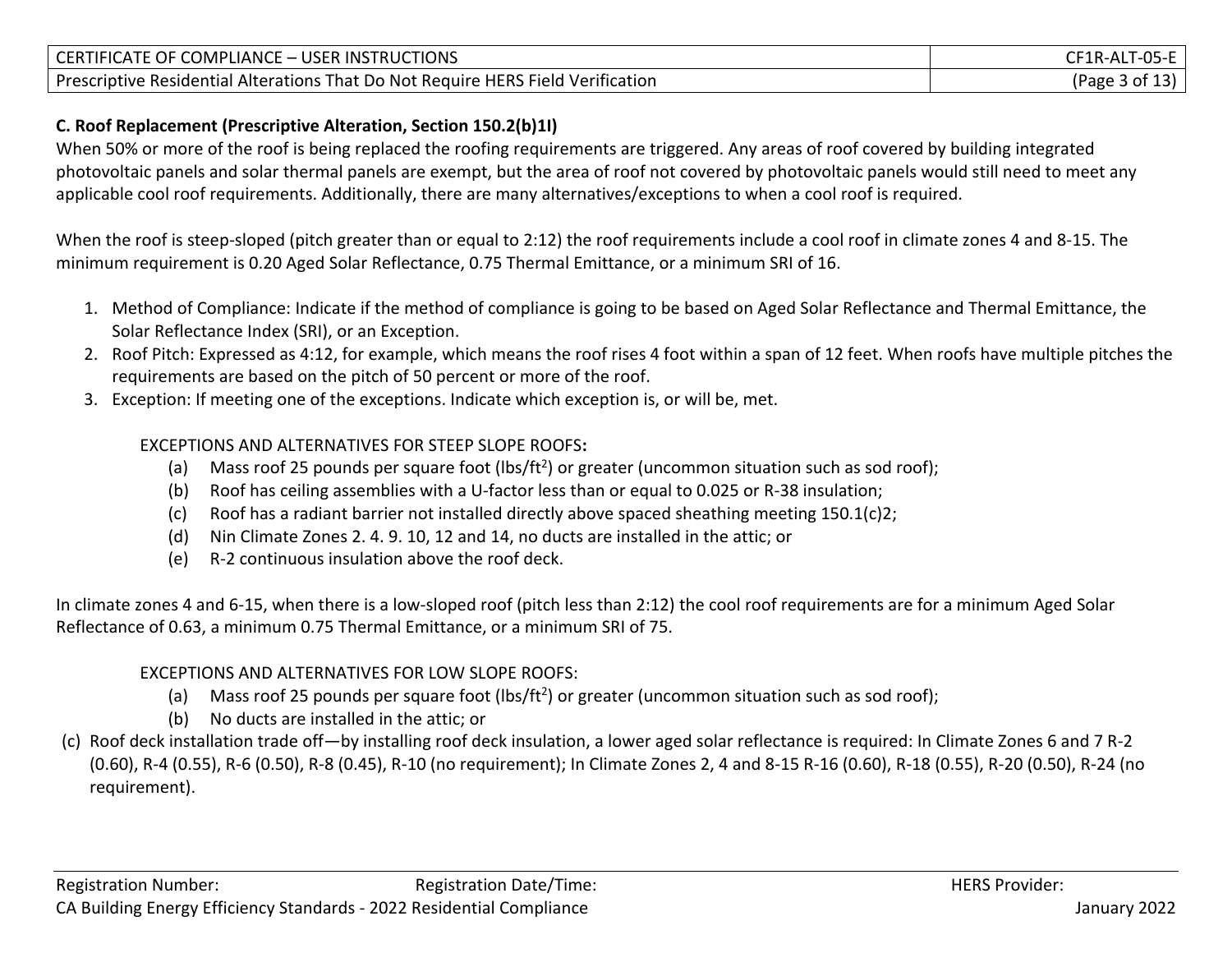| CERTIFICATE OF COMPLIANCE - USER INSTRUCTIONS                                    | CF1R-ALT-      |
|----------------------------------------------------------------------------------|----------------|
| Prescriptive Residential Alterations That Do Not Require HERS Field Verification | (Page 4 of 13) |

NOTE: If one of the exceptions above has been selected then the rest of Section C. is not required.

- 4. CRRC Product ID Number: The CRRC Product ID Number is obtained from the [Cool Roof Rating Council's Rated Product Directory](https://search.nfrc.org/search/Searchdefault.aspx). Products are listed by manufacturer, brand, type of installation, roofing material, and color, as well as product performance.
- 5. Product type: See [Cool Roof Rating Council's directory](https://search.nfrc.org/search/Searchdefault.aspx). Generally product types include single-ply roof, wood shingles, asphalt roof, metal roof, tile roof.
- 6. R-value Deck Insulation: If one of the exceptions selected includes adding roof deck insulation, indicate the R-value of the insulation.
- 7. Proposed Initial Solar Reflectance: Based on the product chosen from the [Cool Roof Rating Council's Rated Product Directory](https://search.nfrc.org/search/Searchdefault.aspx). If using default assumption indicate N/A since the Aged Solar Reflectance is available.
- 8. Proposed Aged Solar Reflectance: Value is from the [Cool Roof Rating Council's Rated Product Directory](https://search.nfrc.org/search/Searchdefault.aspx). If the aged value is not available, calculate the Aged Solar Reflectance using the Solar Reflectance Index (SRI) Calculator located on the California Energy Commission website or the aging equation  $ρ_{\text{a} \text{ged}} = [0.2 + β[ρ_{\text{initial}} - 0.2]$ , where  $ρ_{\text{initial}} =$  the initial solar reflectance and soiling resistance β is listed by product type below.

| <b>Product Type</b>          | <b>CRRC Product Category</b> |      |
|------------------------------|------------------------------|------|
| <b>Field-Applied Coating</b> |                              | 0.65 |
|                              | <b>Field-Applied Coating</b> |      |
| Other                        |                              | 0.70 |
|                              | Not A Field-Applied Coating  |      |

#### VALUES OF SOILING RESISTANCE β BY PRODUCT TYPE

- 9. Proposed Thermal Emittance: From the product specification default value. If using a calculated Solar Reflectance Index (SRI) place the Thermal Emittance used to calculate SRI.
- 10. Proposed Solar Reflectance Index (SRI): It is optional to meet the SRI but if chosen to do so, use the Solar Reflectance Index (SRI) Calculator found on the [California Energy Commission website.](https://www.energy.ca.gov/rules-and-regulations/building-energy-efficiency)
- 11. Minimum Required Aged Solar Reflectance: Based on climate zone and roof slope.
- 12. Minimum Required Thermal Emittance: Based on climate zone and roof slope.
- 13. Minimum Required SRI: Based on climate zone and roof slope.
	- NOTE: If the cool roofing requirements will be met by a liquid field applied coating, Section 110.8(i)4 requires the coating be applied across the entire roof surface and meet the dry mil thickness or coverage recommended by the manufacturer.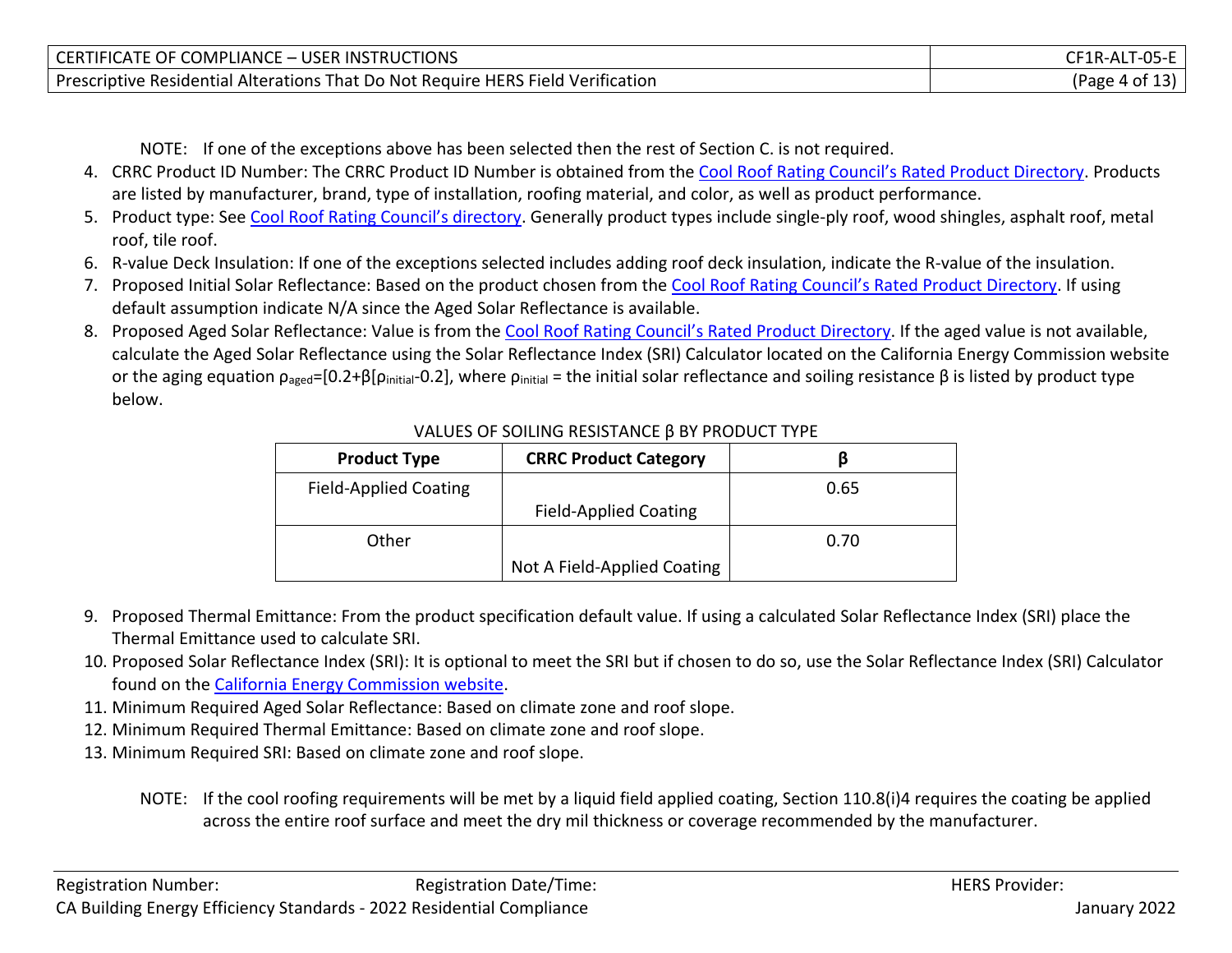| COMPLIANCE - USER INSTRUCTIONS                                                                 | <b>ALT-05-L</b>         |
|------------------------------------------------------------------------------------------------|-------------------------|
| <b>CERTIFICATE OF C</b>                                                                        | <b>F1R-AL.</b>          |
| * That Do Not Require HERS Field Verification<br><b>Prescriptive Residential Alterations T</b> | $\sim$<br>ot c<br>(Page |

### **D. Fenestration/Glazing Allowed Areas and Efficiencies**

The Alteration and Fenestration Type will affect how the standards apply and whether the fenestration area is limited. Percentages are determined as Conditioned Floor Area (CFA) x 0.20 = total square footage (ft<sup>2</sup>) of fenestration allowed (20 percent). Depending on the climate zone, if westfacing fenestration is limited (in climate zones 2, 4, 6-15), it is limited to a maximum of 5 percent. The overall total fenestration area is limited to 20 percent, not 25 percent. Fenestration areas are expressed in square feet, not square inches.

- 1. Alteration Type: Indicate the type of fenestration alteration adding fenestration/glazing, replacing fenestration/glazing, adding fenestration/glazing less than or equal to 75 ft<sup>2</sup> windows, replacing fenestration/glazing less than or equal to 75 ft<sup>2</sup> window, adding fenestration/glazing less than or equal to 16 ft<sup>2</sup> skylight and or replacing fenestration/glazing skylights
- 2. Maximum Allowed Fenestration Area for All Orientations (ft<sup>2</sup>): The maximum allowed fenestration area is 20 percent. Depending on the type of fenestration and the alteration type, this field may have values such as 75 square feet (ft<sup>2</sup>) or 16 ft<sup>2</sup>.
- 3. Maximum Allowed West-Facing Fenestration Area Only: The Maximum Allowed West-Facing Fenestration Area is 5 percent of the conditioned floor area (used in climate zones 2, 4, and 6-15).

### NOTE: (1) If adding fenestration/glazing less than or equal to 16 ft<sup>2</sup> skylight, enter NA (2) West includes any vertical fenestration oriented to within 45 degrees of true west, including 45 degrees south of west. For skylights, west also includes any skylight area facing any direction with a pitch of less than 1:12

- 4. Existing Fenestration Area for All Orientations: Enter the area, in square feet, of the existing fenestration/glazing. Existing West-Facing Fenestration Area: Enter the area, in square feet (ft<sup>2</sup>), of the existing west-facing fenestration/glazing. If project has no existing west-facing fenestration then enter "0".
- 5. Maximum Allowed U-factor: Maximum U-factor from Table 150.1-A, Package A. This field will almost always be 0.30 unless the U-factor will be the area weighted average, CF1R-ENV-02-E, with other higher fenestration windows. For skylights this will be 0.55.
	- NOTE: (1) If meeting Exception 2 to Section 150.2(b)1A (adding less than or equal to 16 square feet (ft<sup>2</sup>) skylights), enter 0.55. (2) If meeting Exception 1 to Section 150.2(b)1B (replacing less than or equal to 75 square feet (ft<sup>2</sup>) windows), enter 0.40. (3) If meeting Exception 2 to Section 150.2(b)1B (replacing skylights), enter 0.55.
- 6. Maximum Allowed SHGC: Maximum solar heat gain coefficient (SHGC) from Table 150.1-A. This field will almost always be either 0.23 or N/A, depending on climate zone. N/A means there is no maximum SHGC required in this climate zone. The SHGC will be the area weighted average, CF1R-ENV-02-E, with other higher fenestration windows. For skylights this will be 0.30.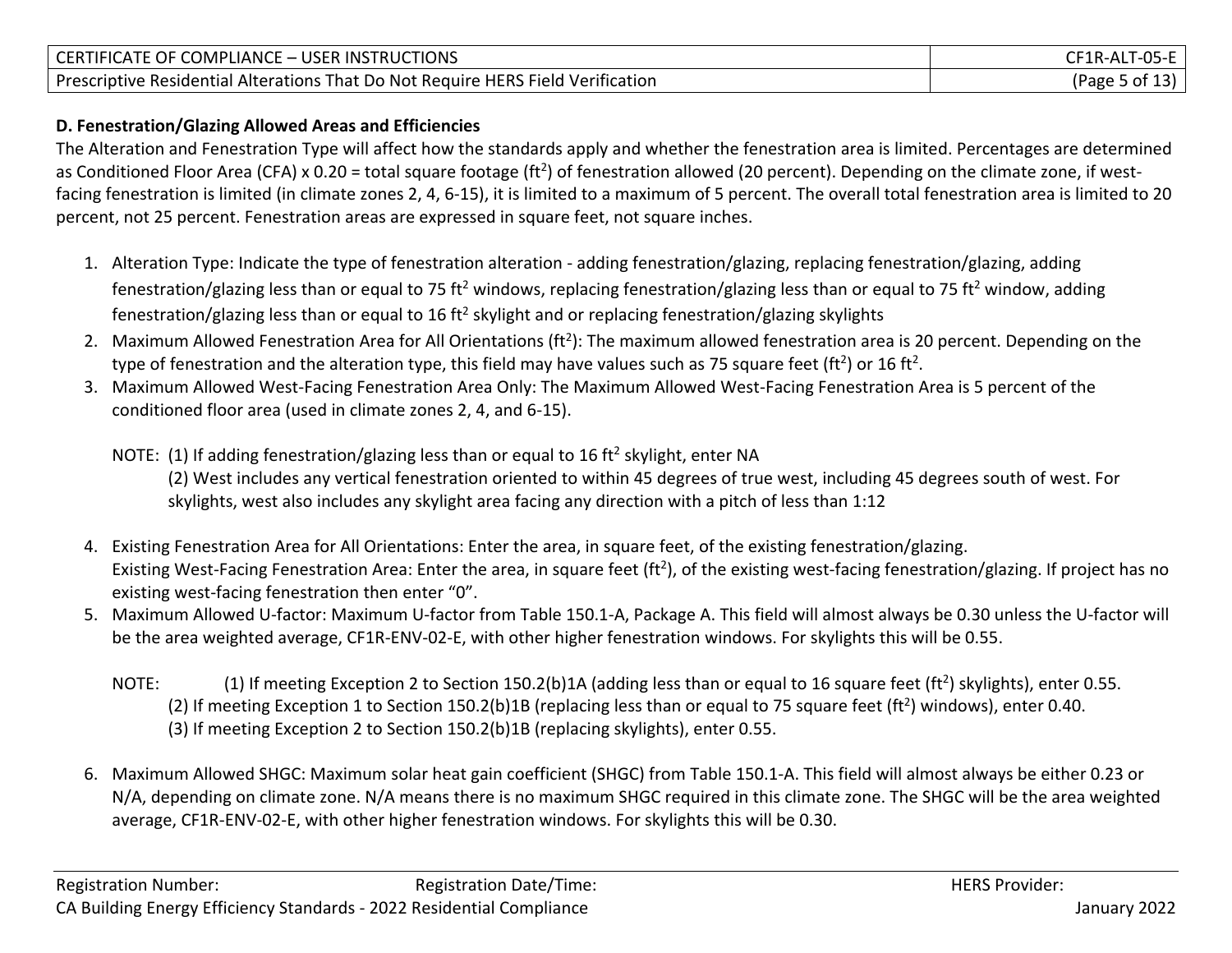| CERTIFICATE OF COMPLIANCE - USER INSTRUCTIONS                                    | CF1R-ALT-      |
|----------------------------------------------------------------------------------|----------------|
| Prescriptive Residential Alterations That Do Not Require HERS Field Verification | (Page 6 of 13) |

- NOTE:  $(1)$  If meeting Exception 2 to Section 150.2(b)1A (adding less than or equal to 16 square feet (ft<sup>2</sup>) skylights), enter 0.30. (2) If meeting Exception 1 to Section 150.2(b)1B (replacing less than or equal to 75 square feet (ft<sup>2</sup>) windows), enter 0.35. (3) If meeting Exception 2 to Section 150.2(b)1B (replacing skylights), enter 0.30.
- 7. Comments: Note any special location or comment here.

## **E. Fenestration/Glazing Proposed Areas and Efficiencies - Add (Section 150.2(b)1A)**

- 1. Tag/ID: A label (if any) from the plans, such as W1.
- 2. Fenestration Type: Indicate the type of fenestration construction e.g., Fixed Window, Operable Window, or Skylight.
	- NOTE: Doors with glazing are counted in one of two ways. A door with 25 percent or more glazing is considered a glazed door and is counted as the entire door area. A door with less than 25 percent glazing can be counted as the entire door area or can be calculated as the actual glass area with a 2-inch (0.17 ft<sup>2</sup>) frame all around.
- 3. Frame type: Metal, metal thermal break, or nonmetal.
- 4. Dynamic Glazing: Indicate if the fenestration has integrated shading device, chromogenic glazing or none for no dynamic glazing. Chromogenic glazing shall be considered separately from other fenestration types.
- 5. Orientation (North, East, South, West): The definitions in the Energy Standards include these specific details
	- North is oriented to within 45 degrees of true north, including 45 degrees east of north;
	- East is oriented to within 45 degrees of true east, including 45 degrees south of east;
	- South is oriented to within 45 degrees of true south, including 45 degrees west of south;
	- West is oriented to within 45 degrees of true west, including 45 degrees north of west.
	- NOTE: Skylights in a roof pitch greater than 1:12 can be included as facing the same orientation as that portion of the roof angle. If the skylight is in a roof with a pitch less than 1:12, the skylight is assumed to face west.
- 6. Number of Panes: Indicate the number of panes for each Tag/ID; is it single, double, or triple pane window?
- 7. Proposed Fenestration Area (ft<sup>2</sup>): Indicate the area in square feet (ft<sup>2</sup>) of each exterior fenestration type, excluding west-facing fenestration.
- 8. Proposed West Facing Fenestration Area (ft<sup>2</sup>): In climate zones 2, 4, 6-15, indicate the area in square feet (ft<sup>2</sup>) of each exterior west-facing fenestration type separately.
- 9. Proposed U-factor: Enter (a) the National Fenestration Rating Council (NFRC) U-factor based on the proposed brand and type of fenestration using NFRC [certified values,](https://search.nfrc.org/search/Searchdefault.aspx) (b) the default value from Table 110.6-A or Equation NA6-1, or (c) the weighted average U-factor calculated on form CF1R-ENV-02-E.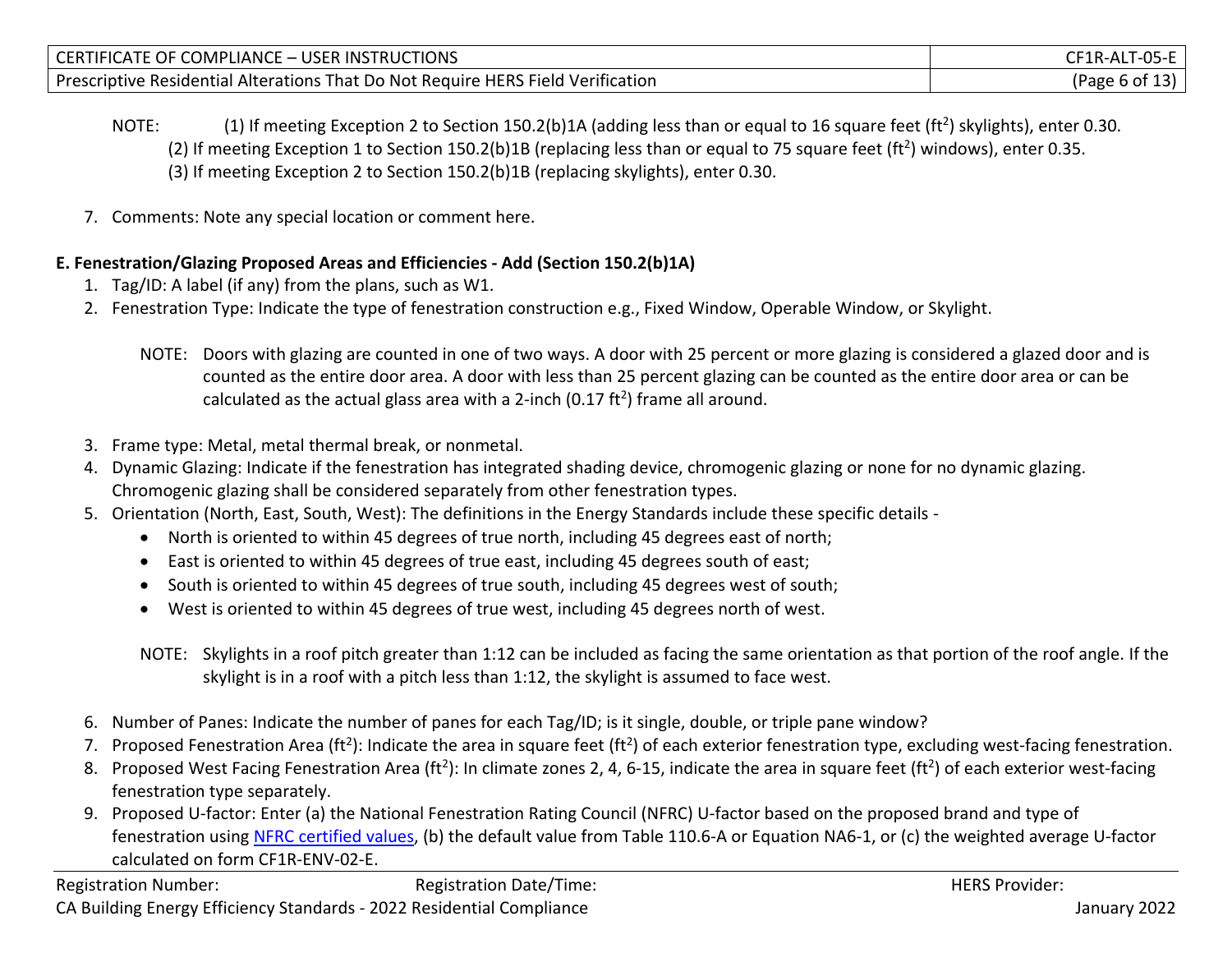| CERTIFICATE OF COMPLIANCE - USER INSTRUCTIONS                                    | $TFA-AT-05-E$                        |
|----------------------------------------------------------------------------------|--------------------------------------|
| Prescriptive Residential Alterations That Do Not Require HERS Field Verification | $\sim$ / of 1 <sup>o'</sup><br>(Page |

For the exceptions, up to 3 square feet (ft<sup>2</sup>) of tubular skylights and up to 3 ft<sup>2</sup> of glazing in a door enter N/A, and for up to 16 ft<sup>2</sup> of skylight, enter 0.55. If any products (other than the exceptions) have a higher U-factor than 0.30, first complete a form CF1R-ENV-02 to calculate the area-weighted average U-factor and attach it to this CF1R.

- NOTE: Dynamic glazing is a glazing system that changes its performance U-factor and SHGC based on the physical environment. Dynamic glazing includes chromogenic glazing or integrated shading systems (this does not include internally or externally mounted shading devices). If using dynamic glazing, use the lowest tested U-factor and solar heat gain coefficient (SHGC) in Columns 9 and 11.
- 10. Proposed U-factor Source: National Fenestration Rating Council (NFRC), Table 110.6-A, Equations NA6-1, or Area-Weighted Average Worksheet (ENV-02). The source of the U-factor data for the fenestration product.
- 11. Proposed SHGC: In climate zones 2, 4, 6-15 enter the solar heat gain coefficient (SHGC) from (a) National Fenestration Rating Council (NFRC), or (b) default value from Table 110.6-B or Equation NA6-2, or (c) the weighted average SHGC calculated on form CF1R-ENV-02.

For the exceptions – up to 3 square feet (ft<sup>2</sup>) of tubular skylights and up to 3ft<sup>2</sup> of glazing in a door, enter N/A; up to 16ft<sup>2</sup> of skylight, enter 0.30. If any products (other than the exceptions) have a higher SHGC than required by Table 150.1-A, first complete a form CF1R-ENV-02 to calculate the area-weighted average SHGC and attach it to this CF1R.

- 12. Proposed SHGC Source: National Fenestration Rating Council (NFRC), Table 110.6-A, Equations NA6-1, or Area-Weighted Average Worksheet (ENV-02). The source of the U-factor data for the fenestration product.
- 13. Exterior Shading Device: If exterior shading devices are used to meet the SHGC requirement, indicate the type of device (from Table S-1 of CF1R-ENV-03 Solar Heat Gain Coefficient Worksheet) and attach an ENV-03.

NOTES:

- (1) An exterior shading device is not used for products with an NFRC rated U-factor and SHGC; based on a factory integrated shading device.
- (2) If using an overhang for south-facing glazing, the glazing must be fully shaded at solar noon on August 21 and substantially exposed to direct sunlight at solar noon on December 21 (see Residential Compliance Manual, Section 3.3.6.3).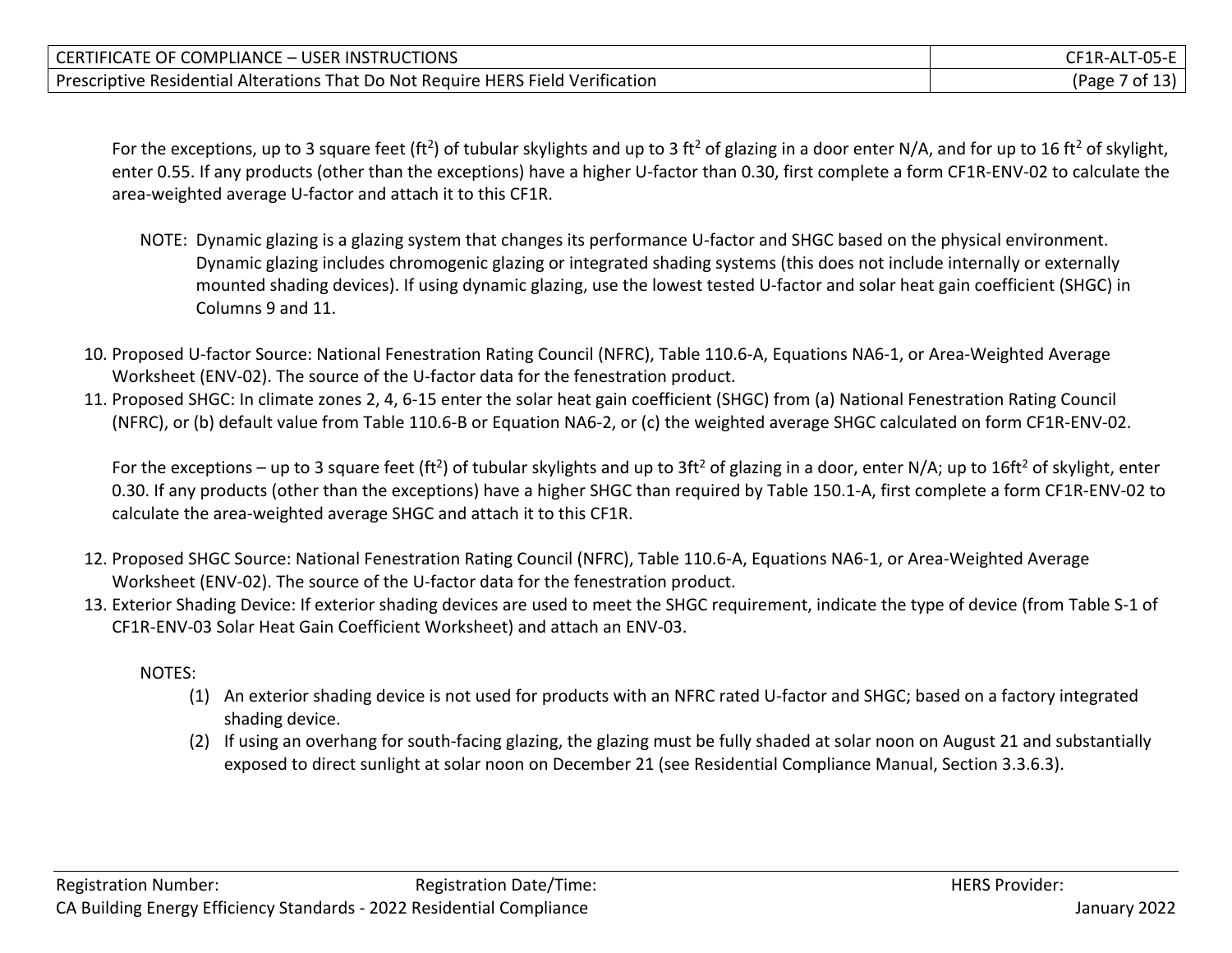| CERTIFICATE OF COMPLIANCE - USER INSTRUCTIONS                                    | CF1R-ALT-05-E  |
|----------------------------------------------------------------------------------|----------------|
| Prescriptive Residential Alterations That Do Not Require HERS Field Verification | (Page 8 of 13) |

14. Combined SHGC from CF1R-ENV-03: If exterior shading devices are combined with the solar heat gain coefficient (SHGC) value of the fenestration to meet the prescriptive SHGC requirements (as indicated by a value in column E. 13), indicate the SHGC calculated on form CF1R-ENV-03 and attach the form for each window with an exterior shading device.

To determine compliance with allowable fenestrations areas and efficiencies, complete rows 15-32.

- 15. Total Proposed Fenestration Area: Enter the sum of the existing (D04a) and proposed fenestration areas for all orientations (E07 + E08). For project scopes: Add Fenestration/Glazing less than or equal to 75 square feet (ft<sup>2</sup>) and/or Add Fenestration/Glazing less than or equal to 16 ft<sup>2</sup>, enter NA.
- 16. Maximum Allowed Fenestration Area: Enter the maximum allowed fenestration area for all orientations, from D02.
- 17. Is the Total Proposed Fenestration Area less than or equal to the Maximum Allowed Fenestration Area: Indicate Yes if the Total Proposed Fenestration Area is less than or equal to the Maximum Allowed Fenestration Area. If No, the project fails prescriptive compliance – specified fenestration areas must be reduced, or compliance may be attempted using the performance approach.

NOTE: If Total Proposed Fenestration Area equals NA, Design Complies - Indicate Yes.

- 18. Total Proposed West-Facing Fenestration Area: Enter the sum of the existing (D04b) and proposed west-facing fenestration areas (E08). For project scopes: Add Fenestration/Glazing less than or equal to 75 square feet (ft<sup>2</sup>) and/or Add Fenestration/Glazing less than or equal to 16 ft<sup>2</sup>, enter NA.
- 19. Maximum Allowed West-Facing Fenestration Area: Enter the maximum allowed west-facing fenestration area only, from D03.
- 20. Is the Total Proposed Fenestration Area less than or equal to the Maximum Allowed West-Facing Fenestration Area: Indicate Yes if the Total Proposed West-Facing Fenestration Area is less than or equal to the Maximum Allowed West-Facing Fenestration Area. If No, the project fails prescriptive compliance – specified west-facing fenestration areas must be reduced, or compliance may be attempted using the performance approach.

NOTE: If Total Proposed West-Facing Fenestration Area equals NA, Design Complies - Indicate Yes.

- 21. Proposed Fenestration U-factor (Windows): If necessary, report the area-weighted average U-factor from the completed CF1R-ENV-02. Otherwise, report the single largest associated value from column E09.
- 22. Required Fenestration U-factor (Windows): Enter the Maximum Allowed U-factor (D05a).
- 23. Is the Proposed Fenestration U-factor less than or equal to the Required Fenestration U-factor: Indicate Yes if the Proposed Fenestration Ufactor is less than or equal to the Required Fenestration U-factor. If No, the project fails prescriptive compliance – specified fenestration Ufactor must be reduced, or compliance may be attempted using the performance approach.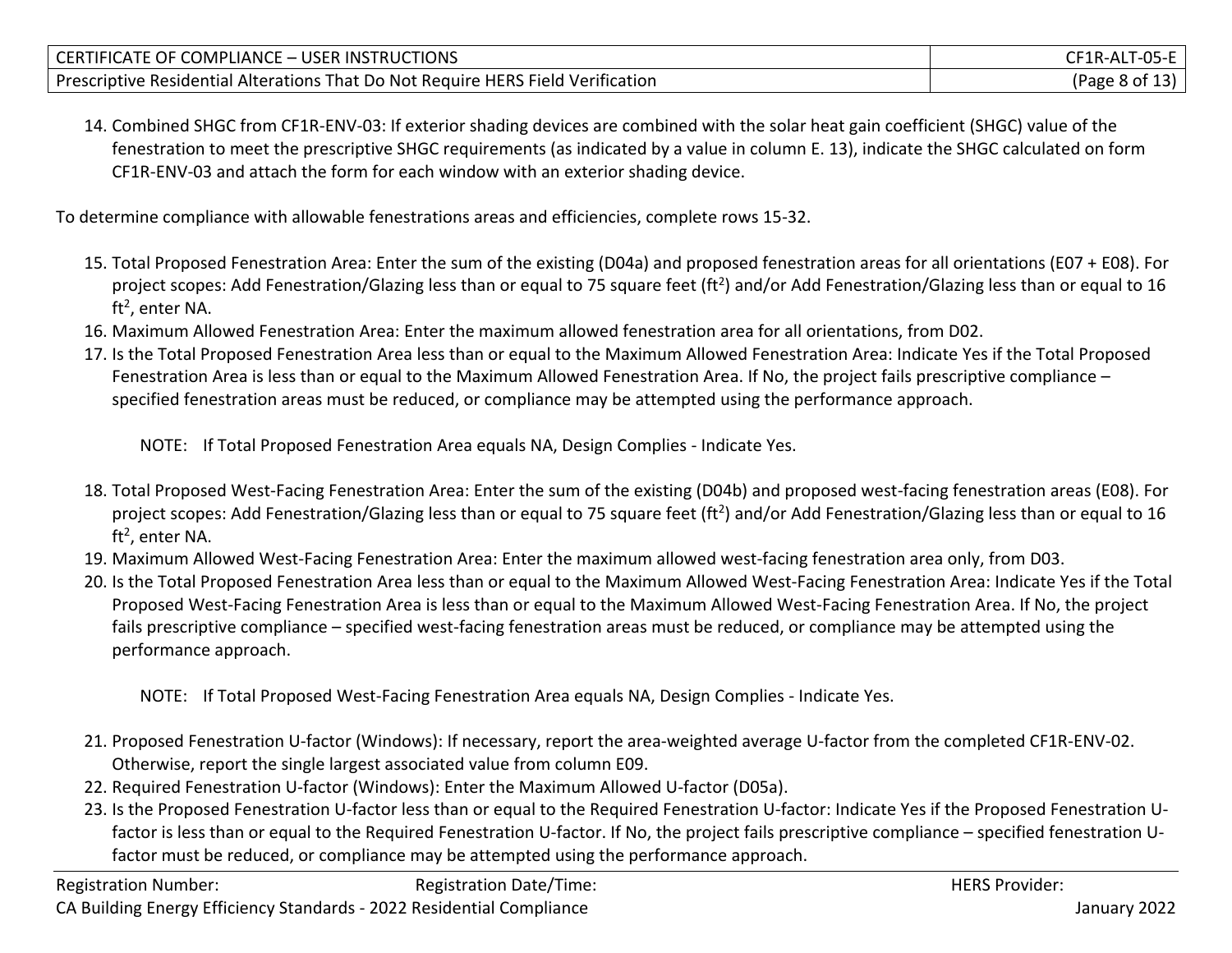| CERTIFICATE OF COMPLIANCE - USER INSTRUCTIONS                                    | CF1R-ALT-05-E  |
|----------------------------------------------------------------------------------|----------------|
| Prescriptive Residential Alterations That Do Not Require HERS Field Verification | (Page 9 of 13) |

- 24. Proposed Fenestration SHGC (Windows): If necessary, report the area-weighted average SHGC from the completed CF1R-ENV-02. Otherwise, report the single largest associated value from column E11 or E14.
- 25. Required Fenestration SHGC (Windows): Enter the Maximum Allowed solar heat gain coefficient (SHGC) (D06a).
- 26. Is the Proposed Fenestration SHGC less than or equal to the Required Fenestration SHGC: Indicate Yes if the Proposed Fenestration SHGC is less than or equal to the Required Fenestration SHGC. If No, the project fails prescriptive compliance – specified fenestration SHGC must be reduced, or compliance may be attempted using the performance approach.
- 27. Proposed Fenestration U-factor (Skylights): If necessary, report the area-weighted average U-factor from the completed CF1R-ENV-02. Otherwise, report the single largest associated value from column E09.
- 28. Required Fenestration U-factor (Skylights): Enter the Maximum Allowed U-factor (D05b).
- 29. Is the Proposed Fenestration U-factor less than or equal to the Required Fenestration U-factor: Indicate Yes if the Proposed Fenestration Ufactor is less than or equal to the Required Fenestration U-factor. If No, the project fails prescriptive compliance – specified fenestration Ufactor must be reduced, or compliance may be attempted using the performance approach.
- 30. Proposed Fenestration SHGC (Skylights): If necessary, report the area-weighted average solar heat gain coefficient (SHGC) from the completed CF1R-ENV-02. Otherwise, report the single largest associated value from column E11 or E14.
- 31. Required Fenestration SHGC (Skylights): Enter the Maximum Allowed solar heat gain coefficient (SHGC) (D06b).
- 32. Is the Proposed Fenestration SHGC less than or equal to the Required Fenestration SHGC: Indicate Yes if the Proposed Fenestration solar heat gain coefficient (SHGC) is less than or equal to the Required Fenestration SHGC. If No, the project fails prescriptive compliance – specified fenestration SHGC must be reduced, or compliance may be attempted using the performance approach.

## **F. Fenestration/Glazing Proposed Areas and Efficiencies – Replace (Section 150.2(b)1B)**

- 1. Tag/ID: A label (if any) from the plans, such as W1.
- 2. Fenestration Type: Indicate the type of fenestration construction (e.g., Fixed Window, Operable Window, or Skylight).
	- NOTE: Doors with glazing are counted in one of two ways. A door with 25 percent or more glazing is considered a glazed door and is counted as the entire door area. A door with less than 25 percent glazing can be counted as the entire door area or can be calculated as the actual glass area with a 2-inch (0.17 ft<sup>2</sup>) frame all around.
- 3. Frame Type: Metal, metal thermal break, or nonmetal.
- 4. Dynamic Glazing: Indicate if the fenestration has integrated shading device, chromogenic glazing or none for no dynamic Glazing.
	- NOTE: Chromogenic glazing shall be considered separately from other fenestration types.
- 5. Orientation (North, East, South, West): The definitions in the Energy Standards include these specific details -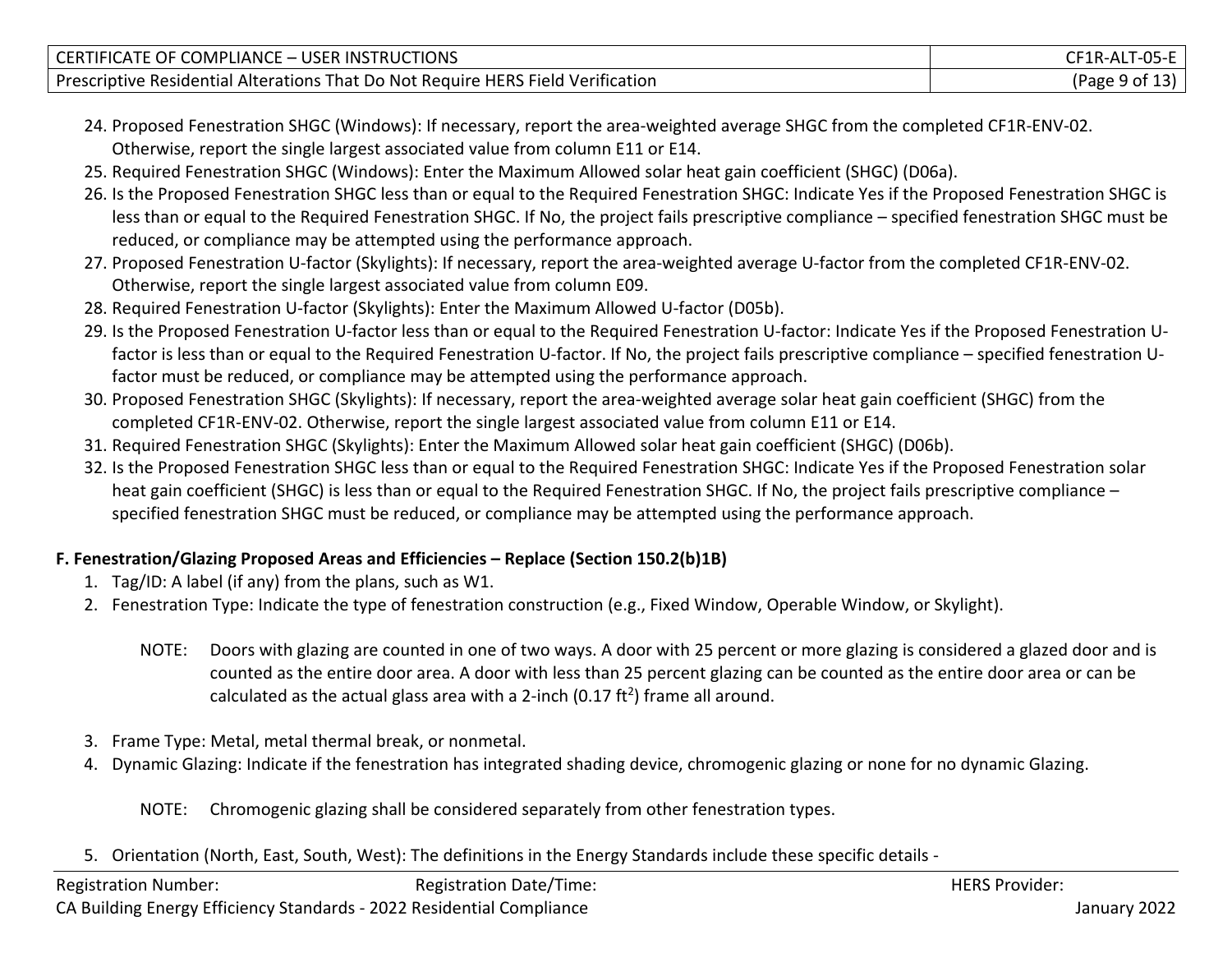| <b>COMPLIANCE</b><br>E – USER:<br><b>INSTRUCTIONS</b><br><b>CERTIFICATE OF C</b>                             | TR-MI                          |
|--------------------------------------------------------------------------------------------------------------|--------------------------------|
| <b>That Do Not Require HERS Field Verification</b><br>l Alterations <sup>-</sup><br>Prescriptive Residential | $\,$ : 10 of 1? $\,$<br>(Page) |

- North is oriented to within 45 degrees of true north, including 45 degrees east of north;
- East is oriented to within 45 degrees of true east, including 45 degrees south of east;
- South is oriented to within 45 degrees of true south, including 45 degrees west of south;
- West is oriented to within 45 degrees of true west, including 45 degrees north of west.

NOTE: Skylights in a roof pitch greater than 1:12 can be included as facing the same orientation as that portion of the roof angle. If the skylight is in a roof with a pitch less than 1:12, the skylight is assumed to face west.

- 6. Area Removed (ft<sup>2</sup>): Enter the area, in square feet (ft<sup>2</sup>), of the fenestration/glazing being removed.
- 7. Area Added (ft<sup>2</sup>): Enter the area, in square feet (ft<sup>2</sup>), of the fenestration/glazing being added.
- 8. Net Added Area (ft<sup>2</sup>): The difference between the Area Added and the Area Removed.
- 9. Proposed U-factor: Enter (a) the National Fenestration Rating Council (NFRC) U-factor based on the proposed brand and type of fenestration using [NFRC certified values,](https://search.nfrc.org/search/Searchdefault.aspx) at https://search.nfrc.org/search/Searchdefault.aspx, (b) the default value from Table 110.6-A, (c) Equation NA6-1, or (d) the area-weighted average U-factor calculated on form CF1R-ENV-02-E, Area-Weighted Average Calculation Worksheet.

For the exceptions, up to 3 square feet (ft<sup>2</sup>) of tubular skylights and up to 3 ft<sup>2</sup> of glazing in a door enter N/A, and for up to 16 ft<sup>2</sup> of skylight, enter 0.55. If any products (other than the exceptions) have a higher U-factor than 0.30, first complete an ENV-02 to calculate a weighted average U-factor and attach it to this CF1R.

- NOTE: Dynamic glazing is a glazing system that changes its performance U-factor and solar heat gain coefficient (SHGC) based on the physical environment. Dynamic glazing includes chromogenic glazing or integrated shading systems (this does not include internally or externally mounted shading devices). If using dynamic glazing, use the lowest tested U-factor and SHGC in Columns 9 and 11.
- 10. Proposed U-factor Source: National Fenestration Rating Council (NFRC), Table 110.6-A, Equations NA6-1, or Area-Weighted Average Worksheet (ENV-02). The source of the U-factor data for the fenestration product.
- 11. Proposed SHGC: In climate zones 2, 4, 6-15 enter the solar heat gain coefficient (SHGC) from (a) National Fenestration Rating Council (NFRC), (b) default value from Table 110.6-B, (c) Equation NA6-2, or (d) the weighted average SHGC calculated on form CF1R-ENV-02.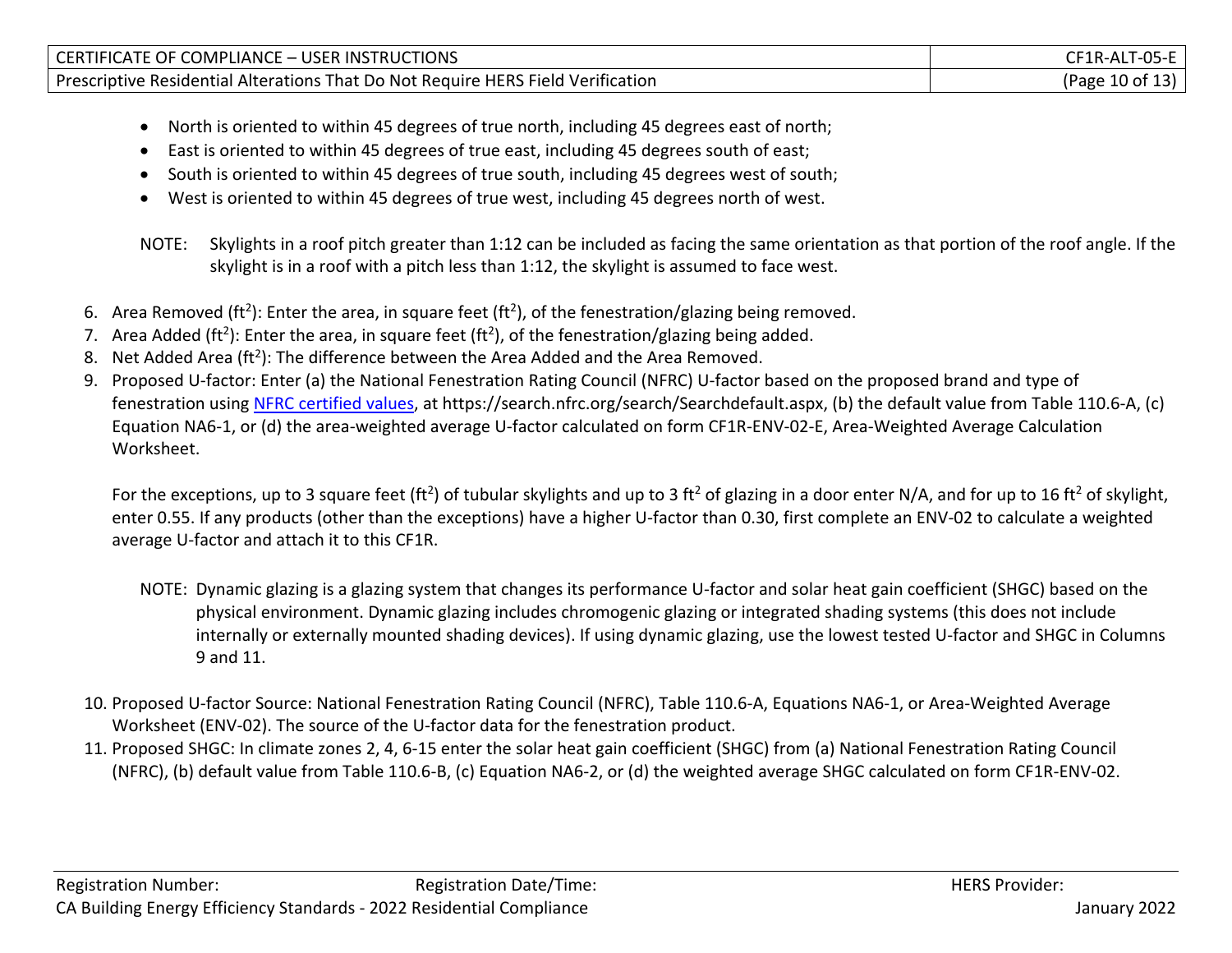| CERTIFICATE OF COMPLIANCE – USER INSTRUCTIONS                                    | CF1R-ALT-05-E   |
|----------------------------------------------------------------------------------|-----------------|
| Prescriptive Residential Alterations That Do Not Require HERS Field Verification | (Page 11 of 13) |

For the exceptions – up to 3 square feet (ft<sup>2</sup>) of tubular skylights and up to 3ft<sup>2</sup> of glazing in a door, enter N/A; up to 16ft<sup>2</sup> of skylight, enter 0.30. If any products (other than the exceptions) have a higher SHGC than required by Table 150.1-A or Table 150.1-B, first complete a form CF1R-ENV-02 to calculate the area-weighted average SHGC and attach it to this CF1R.

- 12. Proposed SHGC Source: National Fenestration Rating Council (NFRC), Table 110.6-B, Equations NA6-2, or Area-Weighted Average Worksheet (ENV-02). The source of the solar heat gain coefficient (SHGC) data for the fenestration product.
- 13. Exterior Shading Device: If exterior shading devices are used to meet the solar heat gain coefficient (SHGC) requirement, indicate the type of device (from Table S-1 of CF1R-ENV-03 Solar Heat Gain Coefficient Worksheet) and attach an ENV-03.
	- NOTES: (1)An exterior shading device is not used for products with a National Fenestration Rating Council (NFRC) rated U-factor and solar heat gain coefficient (SHGC); based on a factory integrated shading device. (2)If using an overhang for south-facing glazing, the glazing must be fully shaded at solar noon on August 21 and substantially exposed to direct sunlight at solar noon on December 21 (see Residential Manual, Section 3.5.5).
- 14. Combined SHGC from CF1R-ENV-03: If exterior shading devices are combined with the solar heat gain coefficient (SHGC) value of the fenestration to meet the prescriptive SHGC requirements (as indicated by a value in column F. 13), indicate the SHGC calculated on form CF-1R-ENV-03 and attach the form for each window with an exterior shading device.

To determine compliance with allowable fenestration areas, complete rows 15-30.

- 15. Net Added West-facing Fenestration Area: If limited, enter the total amount of west-facing fenestration ONLY that will be added to the dwelling unit when alterations are complete.
- 16. Is Net Added Fenestration Area less than or equal to 0 for west-facing fenestration? Indicate Yes or No. If No, the project fails prescriptive compliance – specified west-facing fenestration areas must be reduced, or compliance may be attempted using the performance approach.
- 17. Net Added Fenestration Area (all orientations): This field is to show the net area of added fenestration for all orientations.
- 18. Is Net Added Fenestration Area less than or equal to 0 for all orientations? Indicate Yes or No. If No, the project fails prescriptive compliance – specified fenestration areas must be reduced, or compliance may be attempted using the performance approach.
- 19. Proposed Fenestration U-factor (Windows): If necessary, enter the area-weighted average U-factor from the completed CF1R-ENV-02. Otherwise, report the single largest associated value from F09.
- 20. Required Fenestration U-factor (Windows): From Section D., report the value of column 05a.
- 21. Is the Proposed Fenestration U-factor less than or equal to the Required Fenestration U-factor? Indicate Yes or No. If No, the project fails prescriptive compliance – specified fenestration U-factor must be reduced, or compliance may be attempted using the performance approach.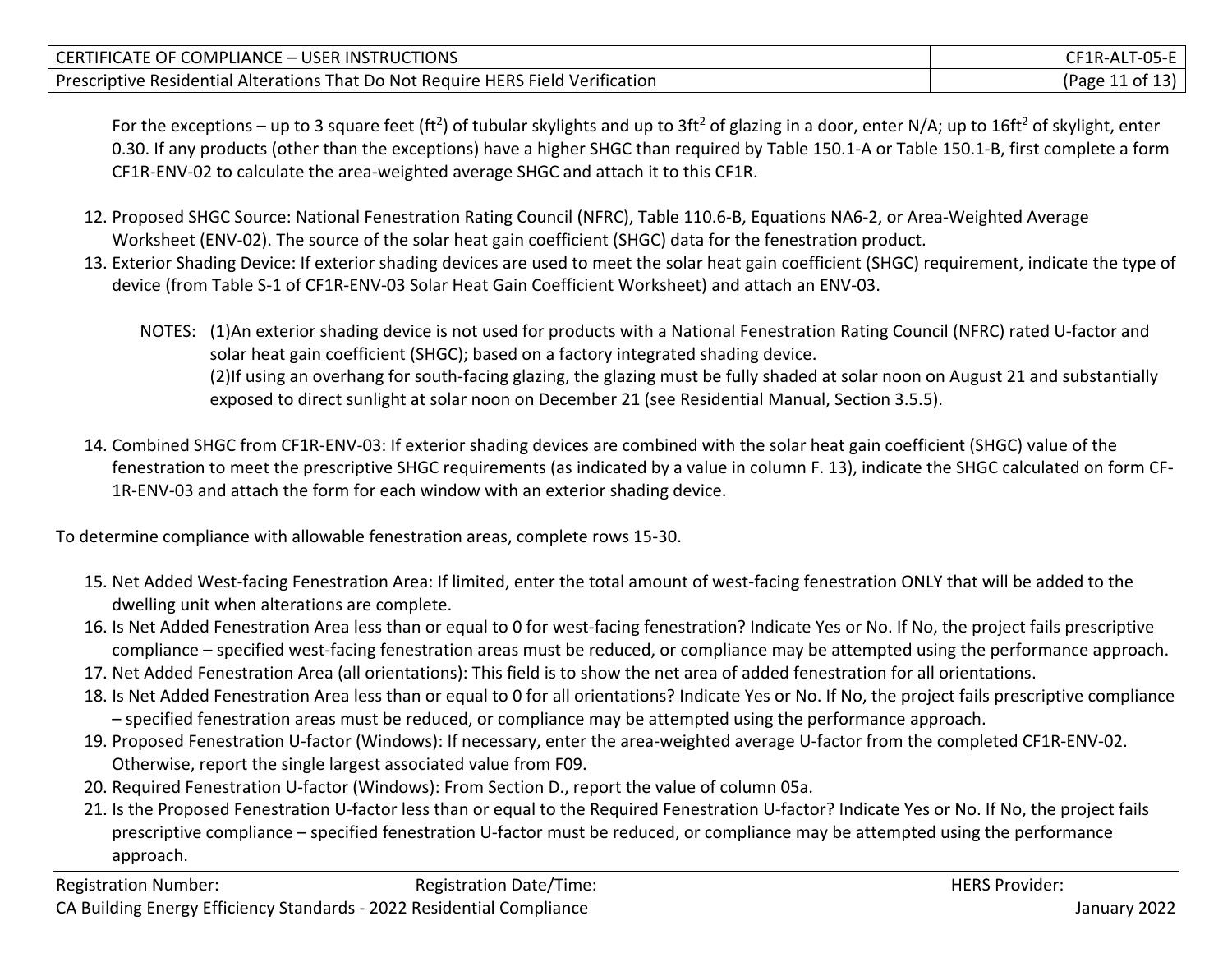| CERTIFICATE OF COMPLIANCE - USER INSTRUCTIONS                                    | CF1R-ALT-05-E   |
|----------------------------------------------------------------------------------|-----------------|
| Prescriptive Residential Alterations That Do Not Require HERS Field Verification | (Page 12 of 13) |

- 22. Proposed Fenestration SHGC (Windows): If necessary, enter the area-weighted average solar heat gain coefficient (SHGC) from the complete CF1R-ENV-02. Otherwise, report the single largest associated value from columns F11 or F14.
- 23. Required Fenestration SHGC (Windows): From Section D., report the value of column 06a.
- 24. Is the Proposed Fenestration SHGC less than or equal to the Required Fenestration SHGC? Indicate Yes or No. If No, the project fails prescriptive compliance – specified fenestration SHGC must be reduced, or compliance may be attempted using the performance approach.
- 25. Proposed Fenestration U-factor (Skylights): If necessary, enter the area-weighted average U-factor from the completed CF1R-ENV-02. Otherwise, report the single largest associated value from F09.
- 26. Required Fenestration U-factor (Skylights): From Section D., report the value of column 05b.
- 27. Is the Proposed Fenestration U-factor less than or equal to the Required Fenestration U-factor? Indicate Yes or No. If No, the project fails prescriptive compliance – specified fenestration U-factors must be reduced, or compliance may be attempted using the performance approach.
- 28. Proposed Fenestration SHGC (Skylights): If necessary, enter the area-weighted average solar heat gain coefficient (SHGC) from the completed CF1R-ENV-02. Otherwise, report the single largest associated value from columns F11 or F14.
- 29. Required Fenestration SHGC (Skylights): From Section D., report the value of column 06b.
- 30. Is the Proposed Fenestration SHGC less than or equal to the Required Fenestration SHGC? Indicate Yes or No. If No, the project fails prescriptive compliance – specified fenestration SHGC must be reduced, or compliance may be attempted using the performance approach.

# **G. Space Conditioning (SC) Systems – Heating/Cooling**

Requirements of the Standards apply to a heating and cooling system alteration based on the type of alteration and the system type (Section 150.2(b)1). A completely new system will meet all mandatory and prescriptive requirements, which vary by climate zone (based on Section 150.2(b)1C).

When parts of a system are replaced, it may trigger some of the same requirements that apply to new systems and duct alterations. A Certificate of Compliance for Alterations to Space Conditioning Systems (CF1R-ALT-02) is required for each dwelling unit with a space conditioning system alteration.

- 1. Space Conditioning (SC) System Identification or Name: Name of the space conditioning (SC) system or any other identifying name.
- 2. Space Conditioning (SC) System Location or Area Served: Zone, or area, served by the space conditioning (SC) system.
- 3. Exemption from HERS Verification: Section 150.2(b)1E
	- a. Space Conditioning (SC) System was not altered.
	- b. Duct systems with less than 25 linear feet in unconditioned spaces as determined by visual inspection.
	- c. Existing duct systems constructed, insulated or sealed with asbestos